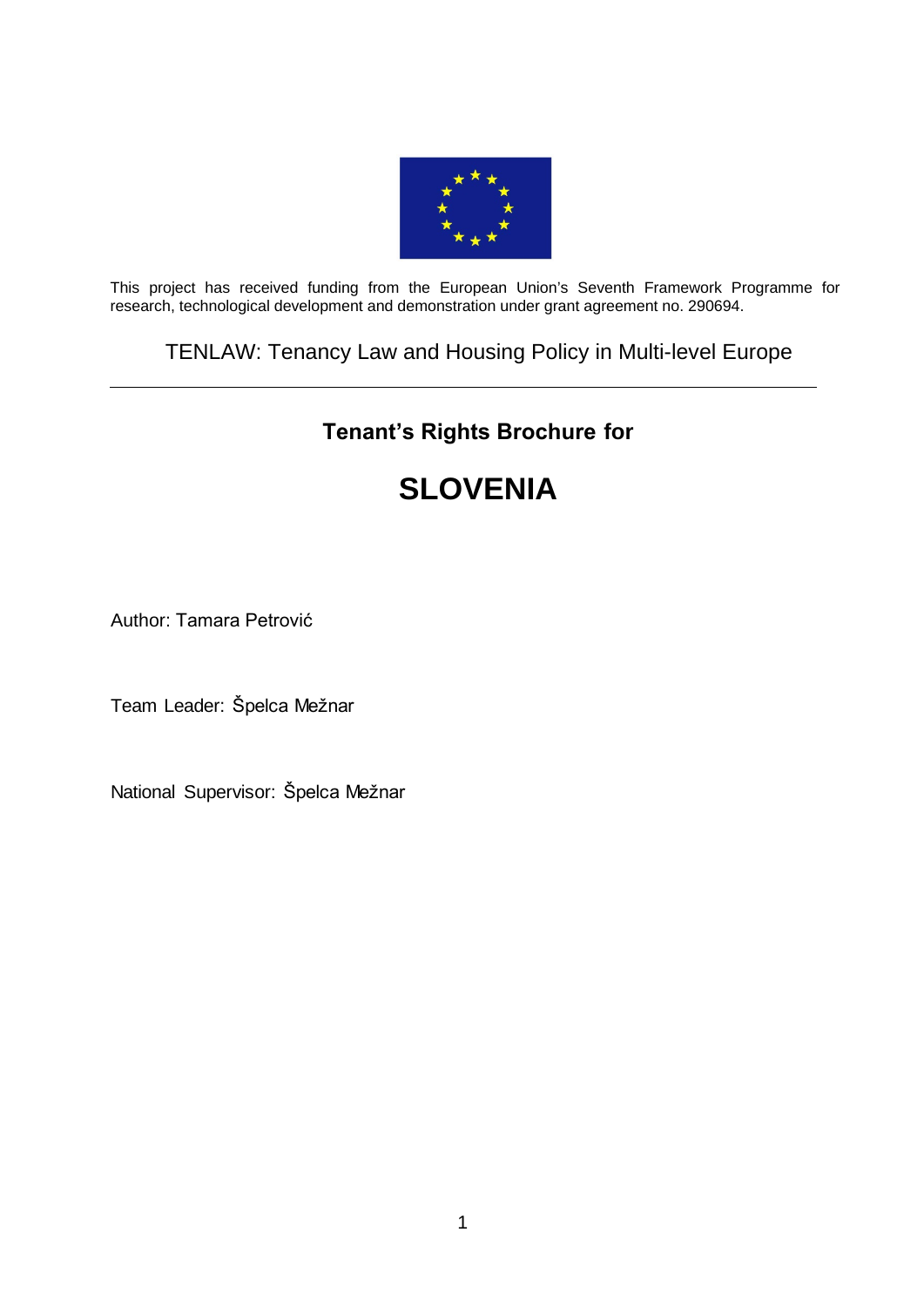## **Tenant's Rights Brochure**

## **Slovenia**

#### *Tamara Petrović*

#### **Summary of Contents**

#### <span id="page-1-0"></span>**1. Introductory information**

- Give a very brief introduction on the national rental market
	- o Current supply and demand situation

The main characteristic of the housing market in Slovenia is its high ownership rate. According to Census 2011, there are 849,825 dwellings in Slovenia. From these, 518,127 are owner-occupied (77% of the entire stock), whereas 61,113 are intended for renting (9% of the entire stock). Non-profit dwellings represent 6% of the entire housing stock, whereas market rentals represent merely 3%. Other forms of tenure (e.g. the residents of the house are not its owners nor they pay rent<sup>1</sup>) account for 93,480 dwellings (14% of the entire stock).

Rental market in Slovenia is currently marked by a shortage of dwellings in the nonprofit sector, as well as the shortage of affordable dwellings in the profit sector.

 1 This group also includes one part of the rental sector, which is performed through informal market.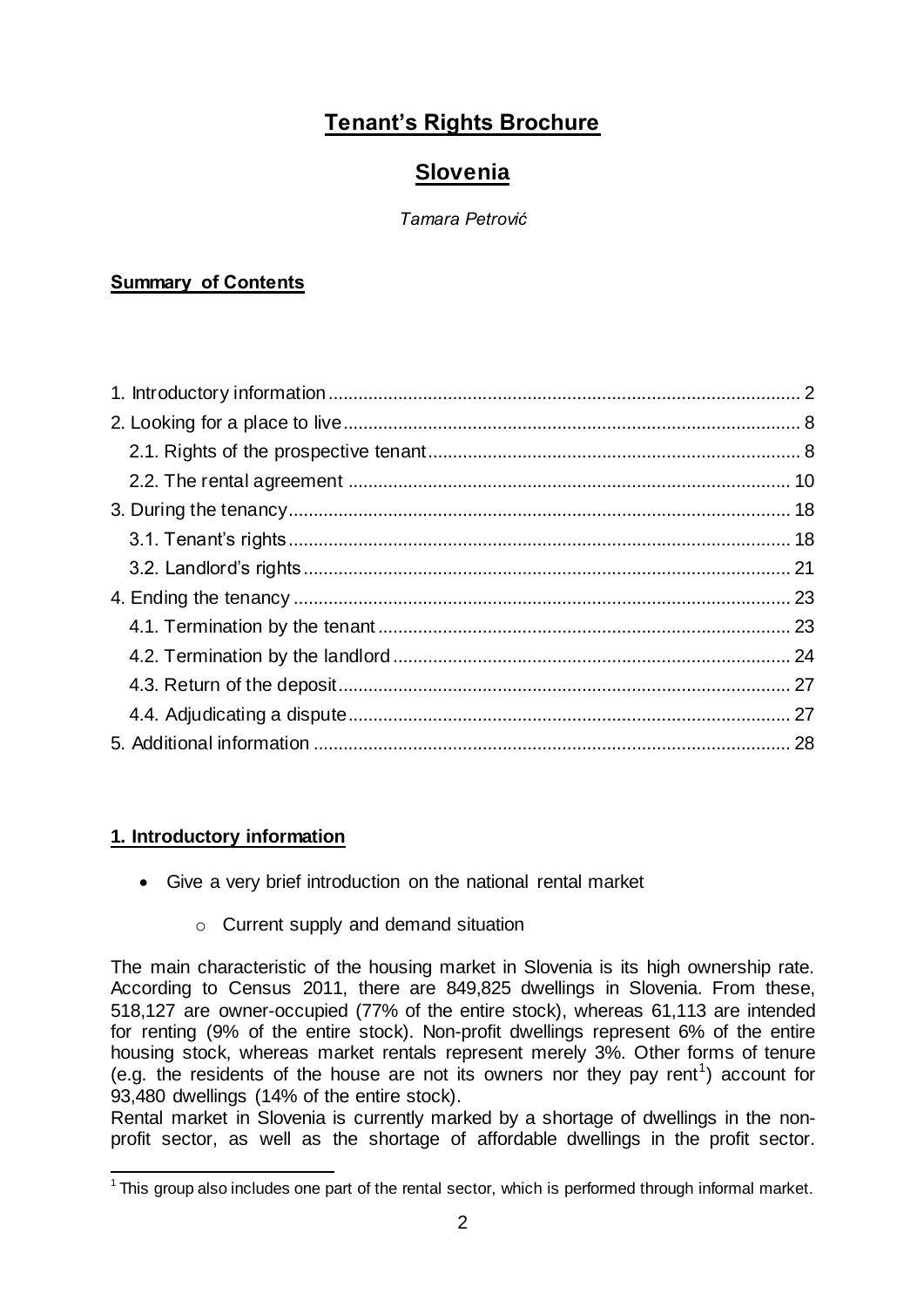Supply in the profit sector is relatively higher than in the non-profit sector (as more prospective tenants are interested in non-profit rentals); the rents in the market sector are relatively high as well. Both demand and supply for rental dwellings are greater in centres of larger municipalities, due to employment and schooling prospectus, as well as better transport networks.

As far as the price is concerned, the calculations for the second quarter of 2013 indicate that the average rent price of a square meter of a dwelling per month in Ljubljana (capital) in market sector ranges from 8,44 EUR/m<sup>2</sup> to 11,36 EUR/m<sup>2</sup> per month, depending on the size of the dwelling, as shown in the Table 1 below. All of the prices are given without monthly running costs.



Table 1. Average rent price in Ljubljana in the second quarter of 2013 according to types of dwellings

Therefore, the rent for a 30  $m^2$  studio apartment in Ljubljana is around 330 EUR per month, while the rent for 60  $m^2$  two-room apartment amounts to 520 EUR per month. However, one must bear in mind that the prices refer to average prices, meaning that a particular dwelling may be cheaper/more expensive, depending on the location<sup>2</sup>, furniture, age, etc.

Rent price for non-profit dwellings is accordingly lower. It ranges from 82 EUR for a studio apartment per month to 246 EUR for a  $75 \text{ m}^2$  dwelling per month. As above, the prices are only rents, without running costs included. However, due to the shortage of supply and rather strict allocation criteria, it is difficult to obtain a nonprofit apartment.

The average monthly running costs (irrespective of the tenure type) amount to around 212.3 EUR.

<sup>&</sup>lt;sup>2</sup> Especially in smaller municipalities, the prices tend to be lower.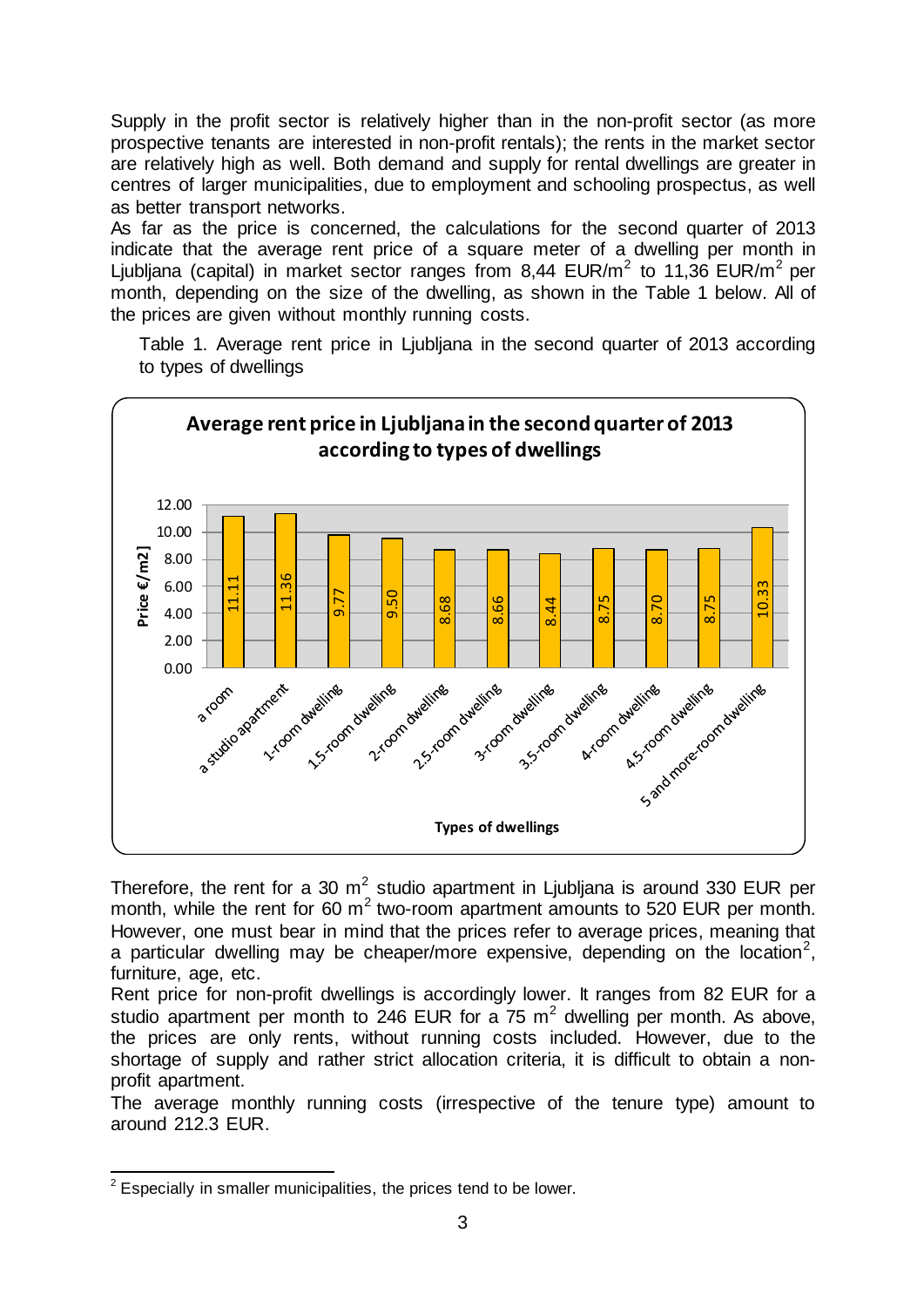On average, three persons reside in a dwelling, in one or more households. There are on average 1.2 households per inhabited dwelling. An average usable area of a dwelling is  $27.4 \text{ m}^2$  or 1.1 rooms (excluding the kitchen area; with included kitchen area, the average number of rooms per inhabitant is 1.4 rooms). In 27% of dwellings (or 178,337) there was 20 to 30  $m^2$  of the usable area. Less than 10  $m^2$  of usable area was in 3% (or 23.249) of dwellings. More than 60  $m^2$  of the usable area per inhabitant was in 12% of dwellings (or 84,407).

- o Main current problems of the national rental market from the perspective of tenants:
- Unfamiliarity of the tenants with their rights and obligations in the rental relations – in spite of written contracts.
- Only one association of tenants, situated in Ljubljana (the capitol). There are no other similar organizations, which would provide for support and advice to tenants.
- Affordability of market rentals: only on the outskirts of municipalities.
- Subsidies in market rentals: awarded only if the parties concluded a written contract and only if the tenants applied for allocation of non-profit apartment, but failed to obtain it.
	- o Significance of different forms of rental tenure

Both market and non-profit sector represent an important portion of the rental market in Slovenia, even though the official statistics indicate that the portion of non-profit rentals is significantly higher (70% of all rented dwellings are non-profit, while 20% of the rented stock is market).

• Private renting

Market sector is more important in the larger municipalities, where there is a greater pressure on the non-profit dwellings. Since only a minuscule proportion of applicants is awarded a non-profit unit (for instance, in Ljubljana, only one in ten applicants is awarded with the non-profit apartment). Other reason for the increased supply of market rentals in these municipalities is that universities, secondary schools and companies are usually seated there.

The contracts in this sector are left to the autonomy of parties regarding majority of contractual provisions (among others also rents). Some limitations are imposed with the mandatory provisions of the 2003 Housing Act (*Stanovanjski Zakon*) and the Code of Obligations (*Obligacijski Zakonik*) (e.g. on usurious rent).

Landlords in this sector may be both private and legal persons (under both private and public law). However, usually landlord is a private person. Commercial landlords are usually legal persons under public law, such as the Housing Fund of Republic of Slovenia (*Stanovanjski Sklad Republike Slovenije*).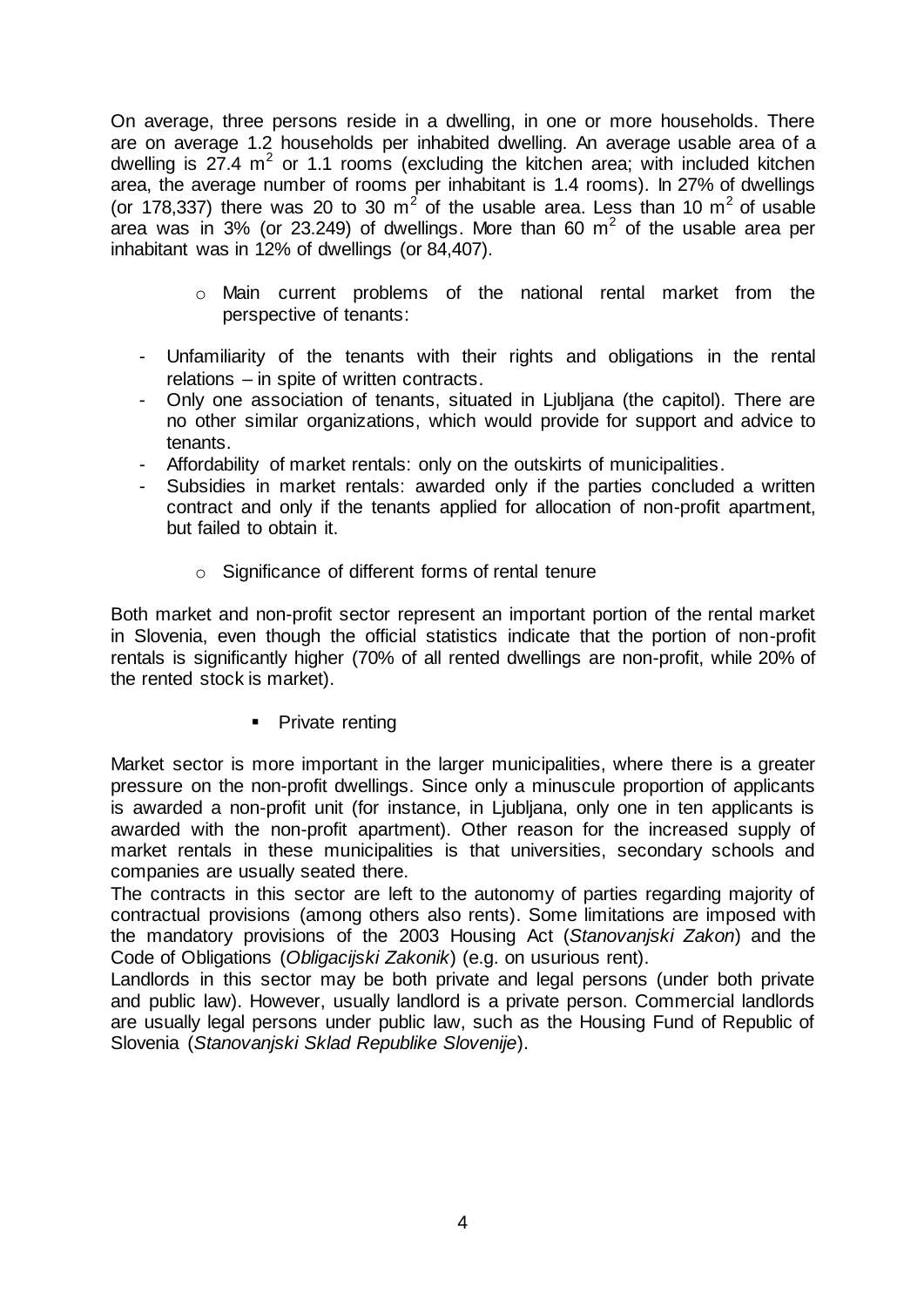"Housing with a public task" (e.g. dwellings offered by housing associations, public bodies, etc.)

Housing with a public task is offered by the municipal and non-profit housing organizations. This sector is subject to regulated rent, as well as strict conditions and procedures for awarding these dwellings.

In order for an applicant to be awarded a non-profit dwelling, he must fulfil numerous legal criteria. Usually, one of the criteria is the permanent residence for a certain period of time in the municipality where the dwelling is located. Other criteria include the income and property census, number of family members and children, etc.

The advantage of this type of housing is that the contracts are concluded as openended. However, the landlord has a right to check whether the tenant still fulfils the criteria for awarding non-profit dwelling every five years. If the tenant no longer fulfils the criteria, the rent may be increased to market rent. If the social and financial circumstances deteriorate again, the tenant may apply for reduction of the rent to the non-profit level.

> o Some general recommendations to foreigners on how to find a rental home (including any specificities with respect to the position of foreigners on the national rental market)

The best options for finding a profit rental dwelling is browsing through the specialized web pages with rental  $\text{ads}^3$  or referring to one of the real estate agencies. The latter option is more expensive, since the services of agencies must be paid. Although usually the web pages contain privately posted ads, it is not unusual for the real estate agencies to post them as well.

Private landlords in majority of cases do not discriminate against the foreigners. However, they may demand rent prices to be paid in advance, as a form of security. As far as non-profit dwellings are concerned, the position of foreigners is different. Foreigners, who are citizens of the EU Member States, are equated with the Slovenian citizens pursuant to Article 160 of the 2003 Housing Act. However, the condition of permanent residency in the municipality must be fulfilled in accordance with the Aliens Act (*Zakon o Tujcih*). <sup>4</sup> Citizens of third countries are not eligible for obtaining non-profit dwellings.

> o Main problems and "traps" in tenancy law from the perspective of tenants

When concluding a contract, tenants must be particularly careful to clarify all the details regarding the tenure, especially if the contract was not prepared by the professional (i.e. lawyer), but the landlord himself. The parties must, in particular, determine and divide the payment of costs (who is to pay what part of the costs), their obligations regarding the maintenance of the dwelling and repairs thereof. Parties are also advised to conclude a record on the condition of the dwelling and the furniture.

Prior to concluding the contract, the parties should clarify whether the tenant will be allowed to register his permanent/temporary residence on the address of the rented dwelling. This is especially important for households, which intend to apply for non-

 3 For instance[: www.salomon.si](http://www.salomon.si,/), www.nepremicnine.n[et, www.slonep.n](http://www.slonep.net/)et.

<sup>&</sup>lt;sup>4</sup> As a rule, one must reside in Slovenia for five years in order to obtain permanent residence.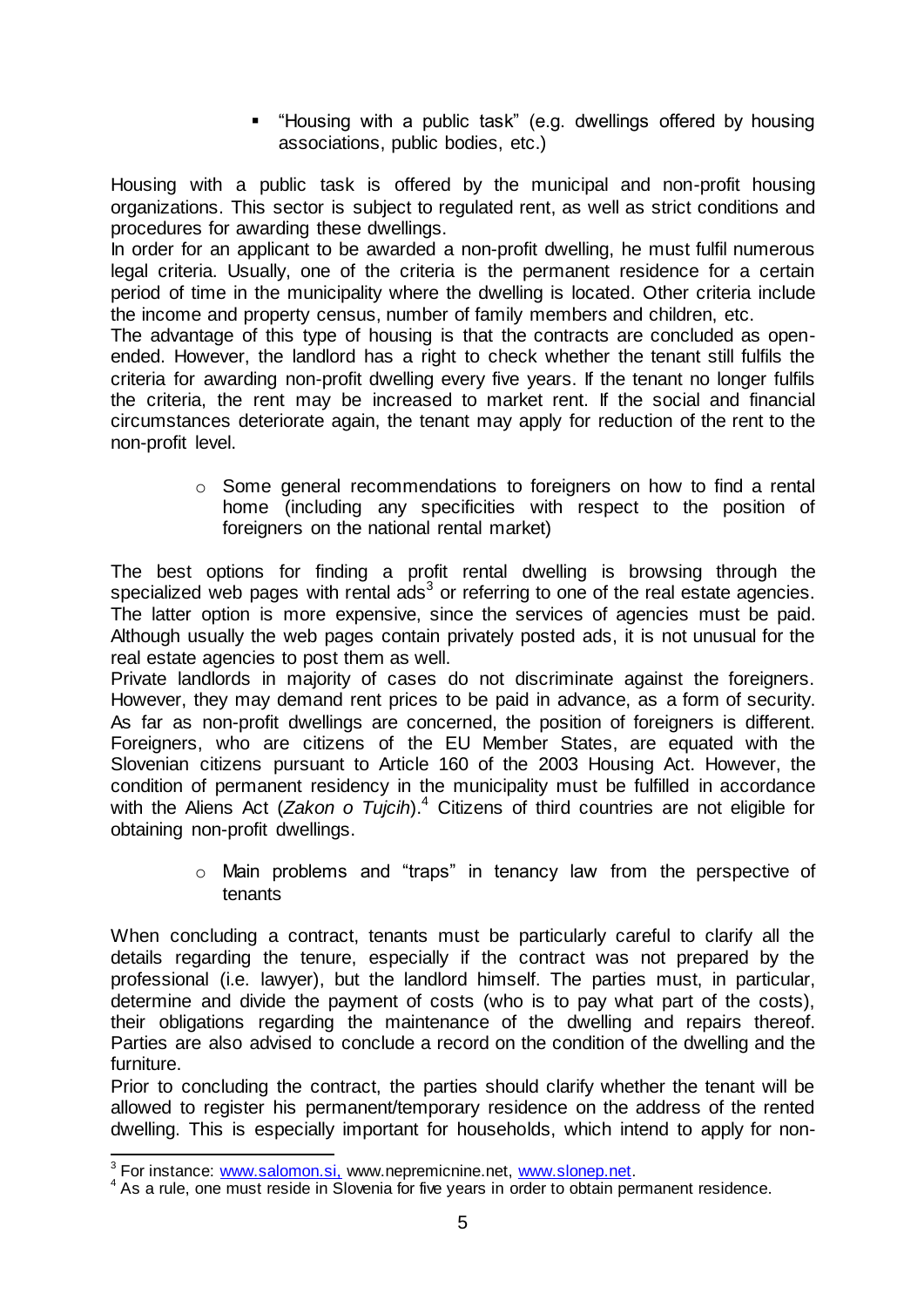profit apartments (since one of the conditions is the period of permanent residence in the municipality), as well as for foreigners, who are obliged under the law to register their temporary residence.

| <b>Slovenian</b>                     | <b>Translation to English</b>                              |
|--------------------------------------|------------------------------------------------------------|
| aneks k najemni pogodbi              | an annex to a tenancy contract                             |
| bistvene sestavine najemne pogodbe   | essential elements of tenancy contract                     |
| bivalna enota dejanska               | accommodation unit for those in severe<br>housing distress |
| dejanska površina stanovanja         | actual area of the dwelling                                |
| deložacija                           | eviction                                                   |
| izredno pomoč pri uporabi stanovanja | exceptional assistance for housing needs                   |
| izročitev stanovanja                 | handing over of premises                                   |
| lastna udeležba                      | own participation for renting non-profit<br>dwelling       |
| najem za določen čas                 | limited in time tenancy                                    |
| najem za nedoločen čas               | open ended tenancy                                         |
| najemnik                             | tenant                                                     |
| najemena pogodba                     | tenancy contract                                           |
| najemodajalec                        | landlord                                                   |
| namensko najemno stanovanje          | purpose dwelling, usually for older<br>citizens            |
| neprofitno najemno stanovanje        | non-profit rental dwelling                                 |
| nepravdni postopek                   | non-contentious procedure                                  |
| neprofitna najemnina                 | non-profit rent                                            |
| obratovalni stroški                  | operating costs; running costs                             |
| oderuška najemnina                   | usurious rent                                              |
| odpoved                              | termination                                                |

*"Important legal terms related to tenancy law"*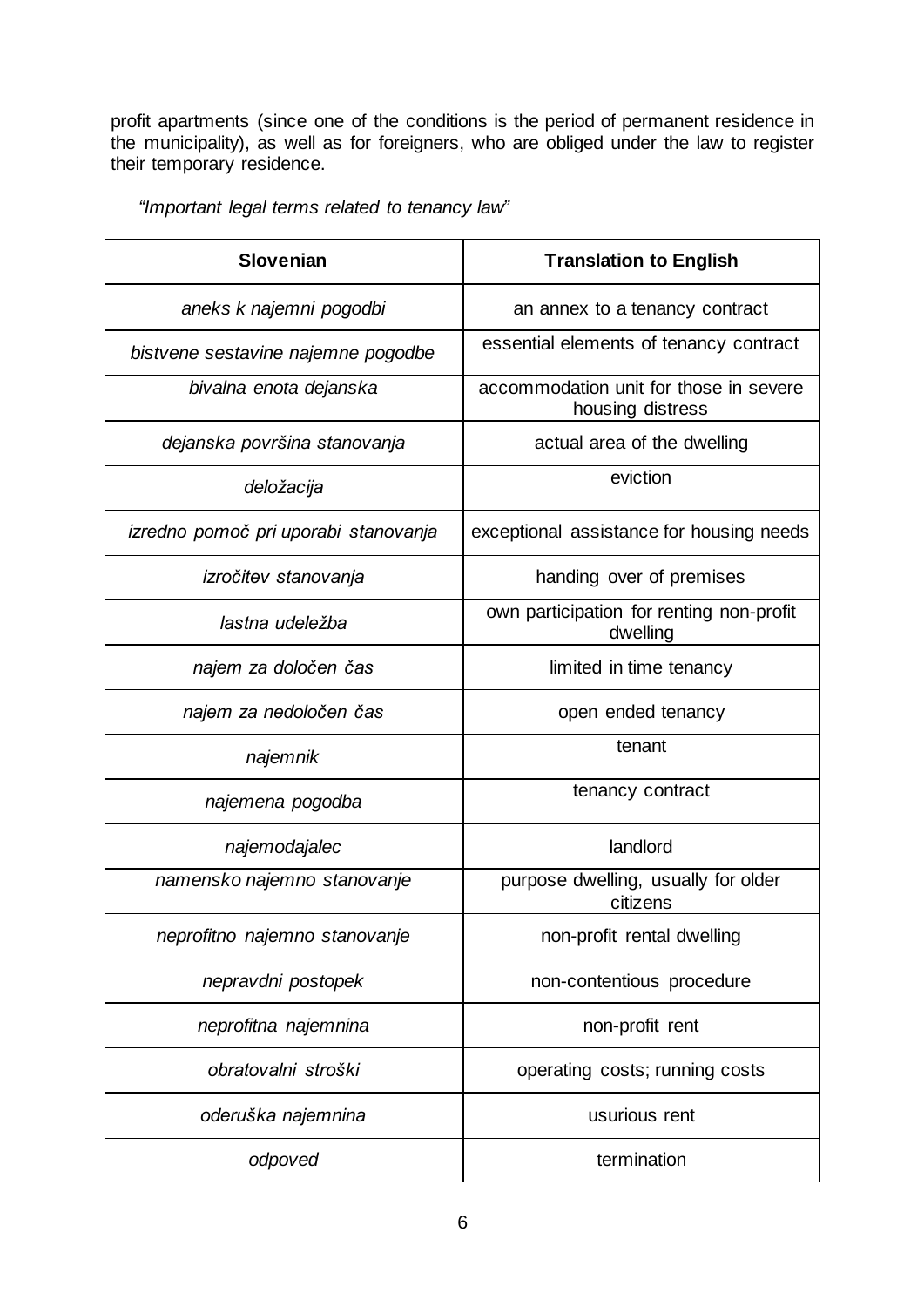| odpovedni krivdni razlogi                      | culpable reasons for termination                        |
|------------------------------------------------|---------------------------------------------------------|
| odpovedni nekrivdni razlogi                    | non-culpable reasons for termination                    |
| odpovedni rok                                  | notice period                                           |
| opomin                                         | warning                                                 |
| opravljanje dejavnosti                         | pursuing commercial activity                            |
| ožji družinski člani                           | closer family members                                   |
| rezervni sklad                                 | reserve fund                                            |
| podaljšanje najema za določen čas              | prolongation of limited in time tenancy                 |
| podnajem                                       | subtenancy                                              |
| popravilo                                      | repair                                                  |
| posest                                         | possession                                              |
| pravna napaka                                  | legal defect                                            |
| prednostna lista                               | priority list for awarding non-profit<br>dwellings      |
|                                                |                                                         |
| primerna površina stanovanja                   | appropriate area of dwelling                            |
| primerno stanovanje                            | appropriate dwelling                                    |
| prosto oblikovana najemnina                    | market rent                                             |
| razpis za dodelitev neprofitnega<br>stanovanja | public tender for allocation of non-profit<br>dwellings |
| službeno najemno stanovanje                    | employment based rental dwelling                        |
| soglasje lastnika                              | landlord's consent                                      |
| spor                                           | dispute                                                 |
| stanovanjska pravica                           | housing right                                           |
| stvarna napaka                                 | material defect                                         |
| subvencija                                     | subsidy                                                 |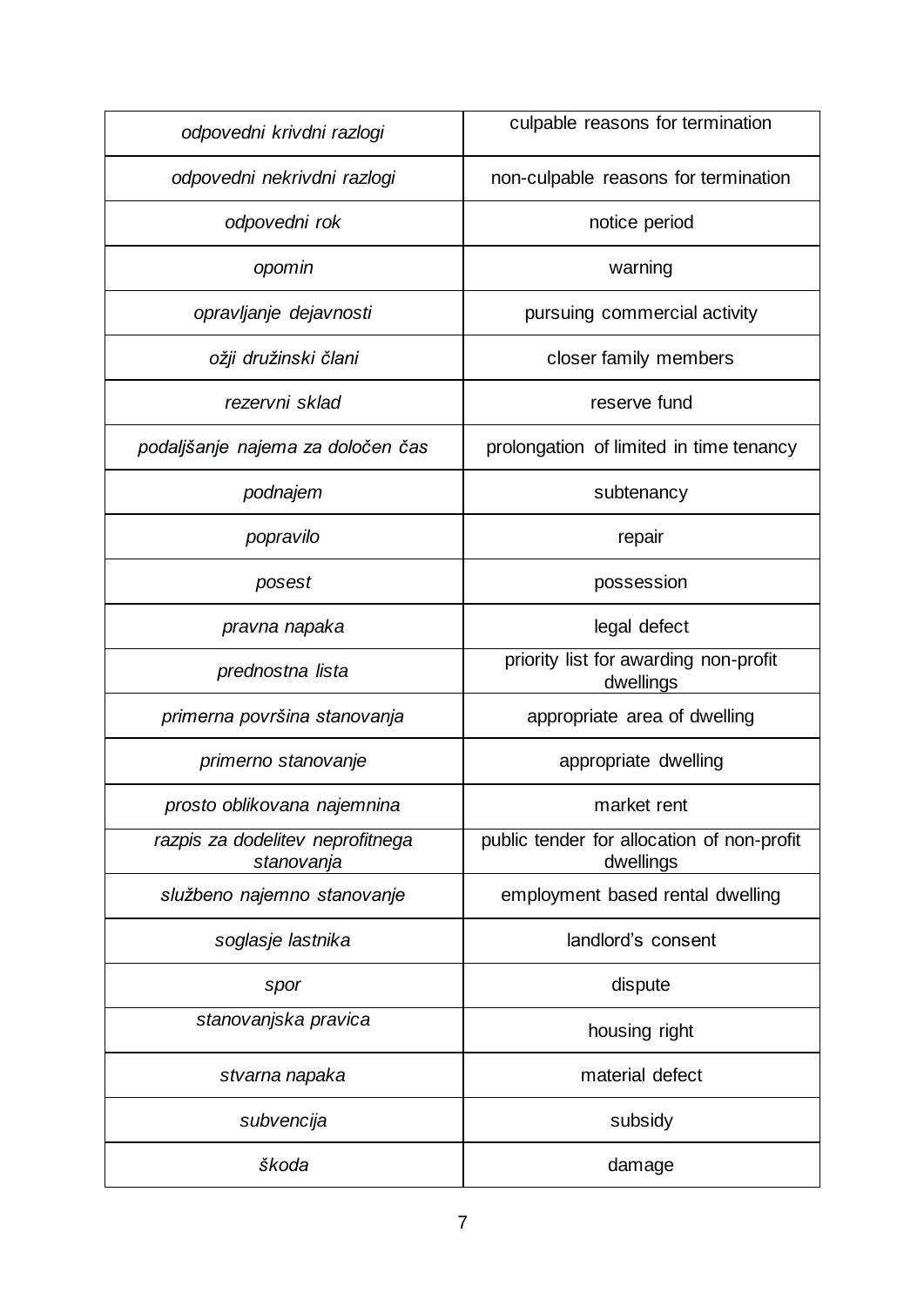| tožba na izselitev       | eviction claim; action for vacating<br>premises |
|--------------------------|-------------------------------------------------|
| tržno najemno stanovanje | market rental dwelling                          |
| uporabnik                | user                                            |
| utemeljene okoliščine    | justified circumstances                         |
| varščina                 | security                                        |
| vzdrževanje              | maintenance                                     |
| zaščiteni najemniki      | protected tenants                               |

#### <span id="page-7-0"></span>**2. Looking for a place to live**

#### <span id="page-7-1"></span>**2.1. Rights of the prospective tenant**

 What bases for discrimination in the selection of tenants are allowed/prohibited? What about, for example, status as a foreigner, student, unmarried partner, or person with a short-term work contract?

The matter of discrimination in the selection of tenants depends on the type of the landlord. If the landlord is a public authority (national or municipal housing fund), who allocates dwellings as either non-profit or market rentals, discrimination is prohibited, unless expressly allowed. Positive discrimination is allowed. The authority in charge of the selection process may determine a specific category of eligible rightful claimants, who are prioritized. These categories usually include young families, families with small children, single parents, individuals with disabilities, etc. In addition, pursuant to valid legislation, only Slovenian citizens and citizens of the EU Member States upon the reciprocity condition are eligible for obtaining a non-profit dwelling.

Private (non-commercial) landlords select tenants according to their own preferences and without restrictions.

 What kinds of questions by the landlord are allowed (e.g. on sexual orientation, intention to have children, etc.)? If a prohibited question is asked, does the tenant have the right to lie?

In general, landlords in market sector may ask any type of question, while tenants have the right not to be honest. However, there may be other legal consequences thereof, such as invalidity of the contract or liability for damages.

In non-profit sector, the landlords may as well ask any type of question, as long as the answer does not affect their choice of tenant. In addition, they may oblige the applicants to enclose different evidence regarding their material and family status when applying for non-profit housing. These documents are enlisted in the relevant legislation (e.g. Rules on Renting Non-profit Apartments (*Pravilnik o Dodeljevanju*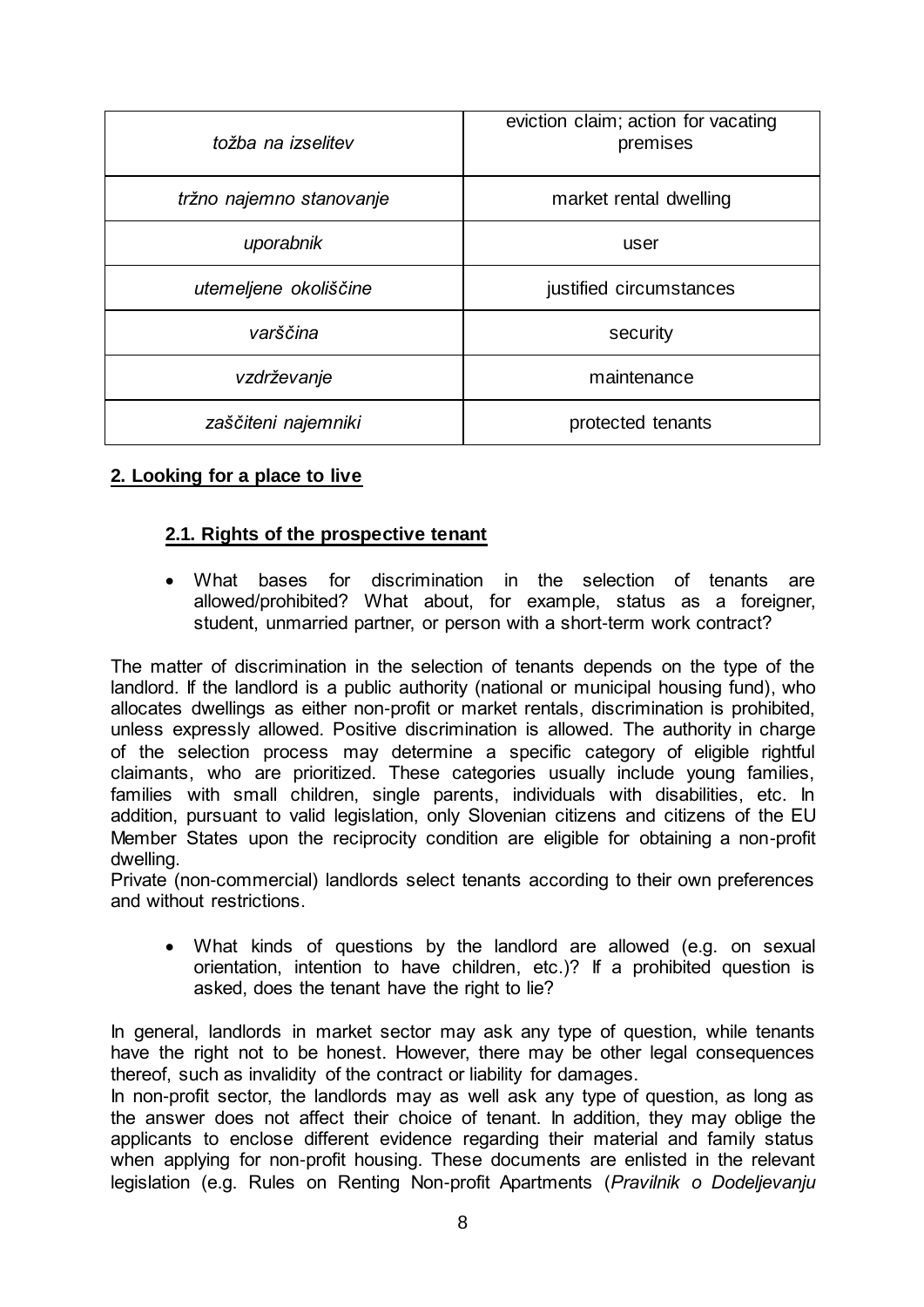*Neprofitnih Stanovanj v Najem*)). Thus, every document enlisted in the relevant legislation is not regarded as inappropriate. Tenants have the right not to answer honestly. However, if they withhold the truth regarding issues, which are relevant for awarding the dwellings, the landlord may terminate the contract. For instance, if the applicant alleges that he does not own any appropriate dwelling, although he does, the landlord may terminate the contract.

• Is a "reservation fee" usual and legal (i.e. money charged by the landlord to allow the prospective tenant to participate in the selection process)?

Reservation fee is usual for the selection process when the landlord is a public authority (national or municipal housing fund), although only for awarding market rental dwellings. The fee amounts to 500 EUR and is later set off with the security or returned to the non-eligible applicants.

In market rental sector, such fee is not usual, not even by the real estate agents. The agents are only entitled to the commission as agreed upon with the brokerage contract.

 What kinds of checks on the personal and financial status of the tenant are usual and legal (e.g. the landlord requiring an independent credit report)?

Checks on the personal and financial status of the tenant depend on the type of the landlord and the type of the rental. Private and legal persons acting as landlords in market sector may demand any type of checks on the personal and financial status of the tenant. There is no legal obligation for them to do so, nor there is a provision preventing them from asking for such documents. Usually legal persons under public law have internal acts, which closely determine the type of documentation, which needs to be enclosed.

On the other hand, legal persons acting as landlords in non-profit sector have a right to demand from the tenant (as well as tenant's household members of legal age) to enclose different documents, among which are also the certificates on incomes and dependent members, pursuant to Article 19 of the Rules on Renting Non-profit Apartments. These include statement on possible non-taxable incomes and wages for the previous calendar year, certificate on received net salaries in the year of the public tender, statement on the pecuniary circumstances, and the evidence for the payment of all previous non-profit rents, if the tenant is already in a non-profit rental. The tenant and other family members of legal age may also authorize the landlord to obtain the certificates and other documents from the competent authorities.

 What is the role of estate agents in assisting the tenant in the search for housing? Are there other bodies or institutions assisting the tenant in the search for housing?

The role of the agents is to present the prospective tenants the appropriate dwellings, in accordance with tenants' demand. The agents also show the selected dwellings to the tenant at his request. Other services depend on the parties' preferences. In some cases, agents assist with the preparation of the tenancy contact.

Apart from the estate agents, there are no other bodies or institutions assisting tenants in searching for housing.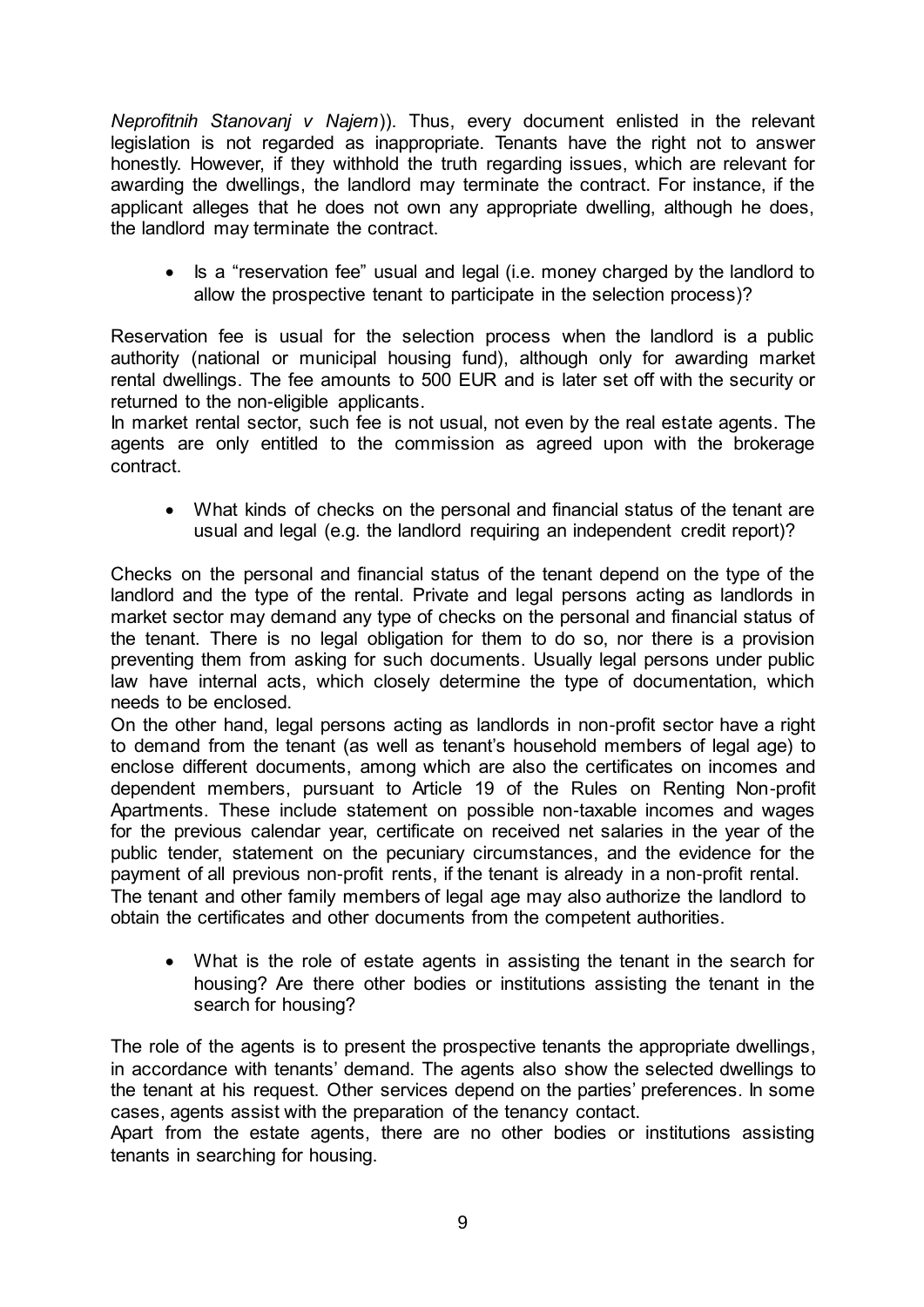Are there any accessible "blacklists" (or equivalent mechanisms) of bad landlords/tenants? Is there a system for rating and labelling preferred landlords/tenants?

There are no formal mechanisms or lists for determining a bad or a good tenant/landlord.

Information on the commercial landlords are available on the web pages of the [Agency of the Republic of Slovenia for Public Legal Records and Related](http://www.evroterm.gov.si/evrokorpus/svez_slovar4.php?beseda=%22Agency%20of%20the%20Republic%20of%20Slovenia%20for%20Public%20Legal%20Records%20and%20Related%20Services%22&jezik=slov&drugi=E)  [Services](http://www.evroterm.gov.si/evrokorpus/svez_slovar4.php?beseda=%22Agency%20of%20the%20Republic%20of%20Slovenia%20for%20Public%20Legal%20Records%20and%20Related%20Services%22&jezik=slov&drugi=E) (*[Agencija Republike Slovenije za Javnopravne Evidence in Storitve](http://www.evroterm.gov.si/evrokorpus/svez_slovar4.php?beseda=%22Agencija%20Republike%20Slovenije%20za%20javnopravne%20evidence%20in%20storitve%22&jezik=slov&drugi=SL) – AJPES*). However, this database contains only the data on the business of the legal person and not other possibly relevant data (e.g. manner of maintenance of the dwellings).

#### <span id="page-9-0"></span>**2.2. The rental agreement**

 What are the requirements for a valid conclusion of a rental contract (is written form necessary; is registration necessary and if yes, what kinds of fees apply lawfully)?

In general, the rental agreement (tenancy contract) must be concluded in writing. Nevertheless, oral agreement is also valid in front of the Court, if the party, claiming that the rental relation existed, may prove this. For instance, the proof may be the record of all the paid rents.

There are no other formal requirements regarding market rentals. For non-profit rentals, the special procedure for the selection of the tenant must be obeyed to, unless particular circumstances are present. For instance, the new contract may be concluded with one of the non-profit tenant's household members, if the tenant moves to a nursing home or to other dwelling outside of the municipality. The new tenant must also fulfil the conditions for obtaining a non-profit apartment. He must also reside in the non-profit dwelling and must be enlisted as user in the original tenancy contract.

All rental agreements must be registered with the Geodetic Office of the Republic of Slovenia (*Geodetski Urad Republike Slovenije*) by the landlord. The registration is free of charge. In addition, landlords must also notify the Tax Office in their municipality on the contracts.

- What is the mandatory content of a contract?
	- o Which data and information must be contained in a contract?

Mandatory content of contracts is enlisted non-exhaustively in Article 91 of the 2003 Housing Act.

These include:

- description of the dwelling, its location, area, structure, age and the manner of use,
- identification number from the Cadastre,
- communal equipment,
- information on the landlord, tenant and users,
- reasons for termination,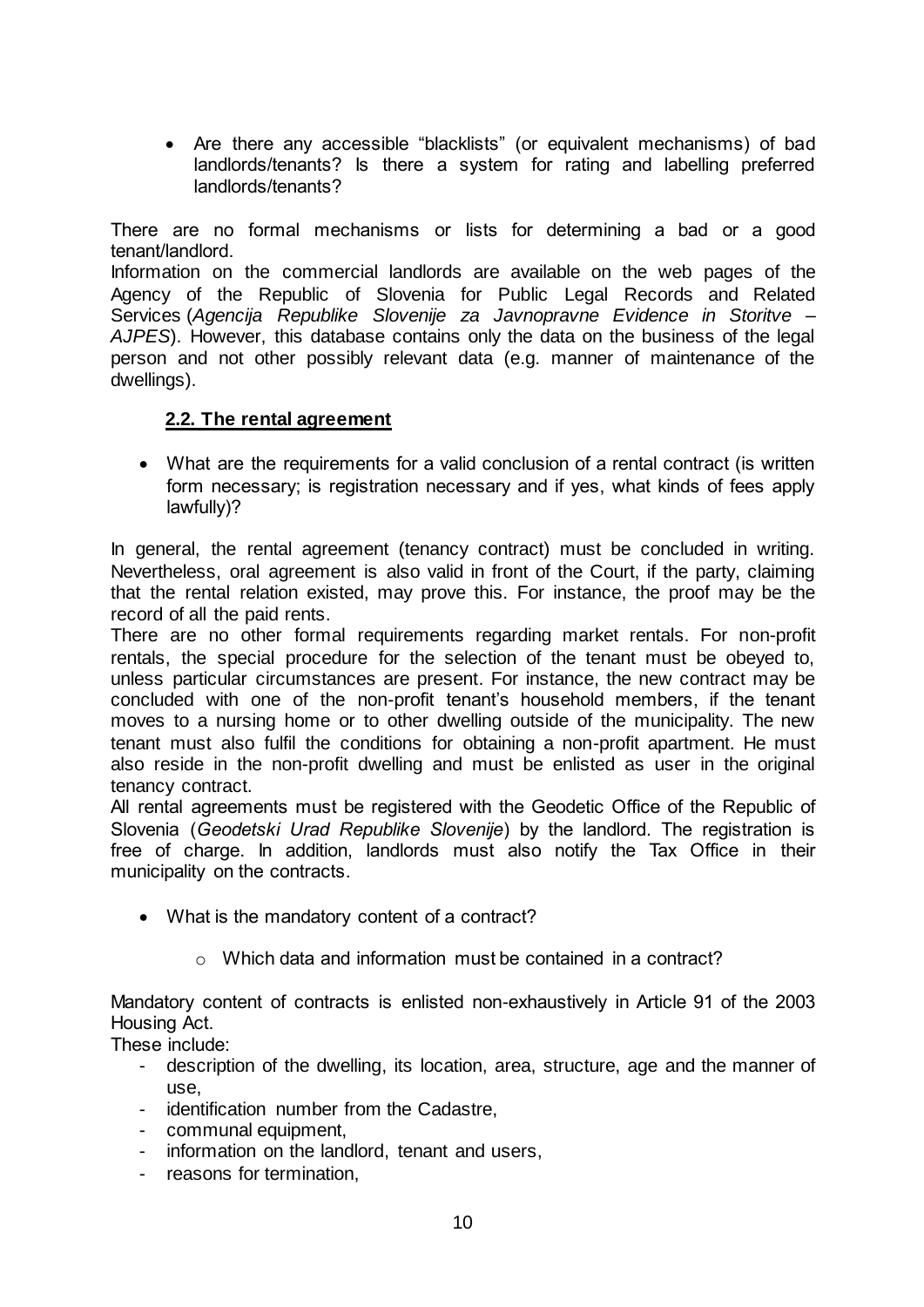- type of rental relation (market, non-profit, purpose or employment based),
- mutual obligations
- maintenance of the dwelling and the building.
- rent price, as well as the manner of paying and the scope of running costs (for electricity, water, central heating and similar) and costs for operating the multi-apartment building (common costs),
- period of tenancy, if the dwelling is rented for limited time,
- manner in which the dwelling is handed over.

Parties are also able (and advised) to include any other information they find relevant (especially on the use of security after the termination of the contract, payment of the reserve fund (*rezervni sklad*) 5 , etc).

> o Duration: open-ended vs. time limited contracts (if legal, under what conditions?)

Duration of the contract is an important feature of contracts. Contracts for non-profit rentals are always concluded as open-ended and the parties may not change the duration. On the other hand, in market rentals, the duration of the contract is a matter of agreement between the parties. Unless the time period is stated in the contract, the contract is deemed as open-ended. Usually contracts in market sector are concluded for limited period of time of one to two years, with the possibility of prolongation.

> o Which indications regarding the rent payment must be contained in the contract?

Tenancy contracts must necessarily contain the indication of the level of rent and what it encompasses (only the rent or also the running costs). Rent price is usually agreed as a monthly payment, unless otherwise agreed between the parties (for instance, that the tenant is to pay for several months or a year in advance). The contracts also contain an indication on the day of the month on which the rent is due to be paid, as well as the manner of payment (in cash or bank account).

Non-profit contracts also contain the provision on the valorisation of the rent (usually stating that the rent is to be changed in accordance with the valid legislation). In market contracts, such provision is rare.

- Repairs, furnishings, and other usual content of importance to tenant
	- $\circ$  Is it legal for the landlord to shift the costs for certain kinds of repairs (if yes, which?) to the tenant?

Yes, as there are no strict rules regarding repairs and furnishing of dwellings in market rentals. Article 92 of the 2003 Housing Act and the Rules on Standards for the Maintenance of Apartment Buildings and Apartments (*Pravilnik o [Standardih Vzdrževanja Stanovanjskih Stavb in Stanovanj](http://zakonodaja.gov.si/rpsi/r03/predpis_PRAV5263.html)*) regulates the obligations imposed on landlords. These provisions are intended for both non-profit and market rental landlords. However, the parties in market rentals are able to determine their

<sup>-</sup> $5$ This is a mandatory payment, usually by the landlord (the owner of the dwelling), to the manager of the building. The collected funds are then used for maintenance and repairs of the common areas and other facilities in multi-unit buildings.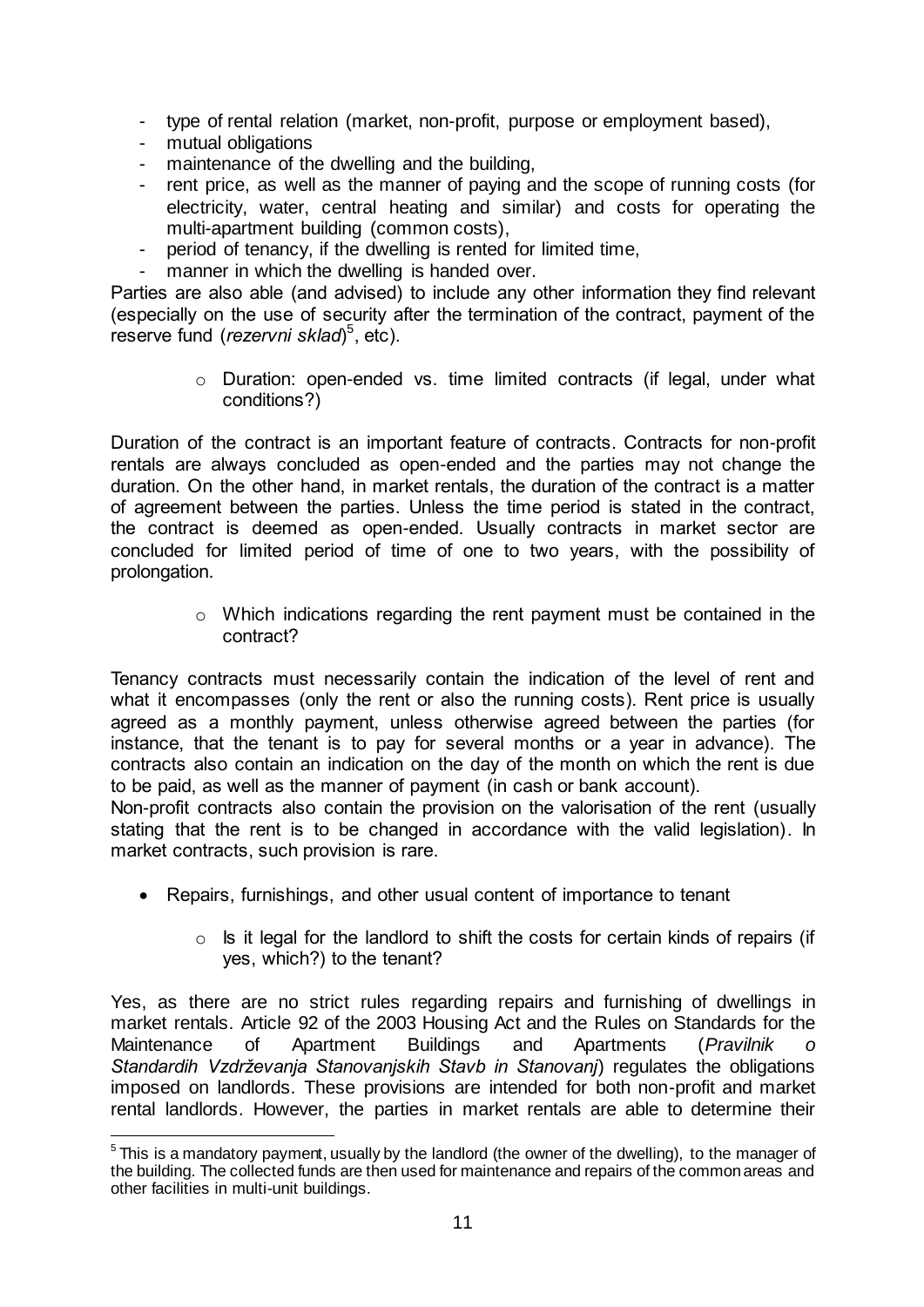obligations differently with the contract. If a maintenance issue is not regulated in the contract, the provisions of the 2003 Housing Act and the Rules on Standards for the Maintenance of Apartment Buildings and Apartments apply.

In general, tenant must repair any damage that is caused by him or individuals, for which he is responsible (such as users or guests). However, there is no obligation for tenant to repair the damage, which is a consequence of a regular 'wear and tear'. For instance, if the parquet floor is dilapidated due to the usual use and not some irregular activities, the tenant is not obliged to change the whole parquet.

The primary concern of landlords is to maintain the dwelling and the common parts of the building in such a manner that the normal use of the dwelling and the common parts is possible. This means that landlords are responsible for providing the safe use of the dwelling and the common areas. Landlord is also expected to repair and maintain any piece of furnish or equipment that has been impaired due to cases other than the tenant's negligence or intentional misuse. For instance, if the boiler is damaged due to the passage of time and is no longer safe for use, the landlord is obliged to repair or replace it.

On the other hand, the repairs in non-profit dwellings are subject to strict rules, determined in the Rules on Standards for the Maintenance of Apartment Buildings and Apartments. The Rules contain detailed information on the type of repair and maintenance work attributed to both landlords and tenants. For instance, tenants are expected to regularly maintain (clean or repair) certain elements (cesspit, outer terrace, parking space, chimney, window sills on the façade, staircase, inner doorknobs, etc.). Landlord in non-profit rentals are obliged to perform large scale repairs and maintenance work, such as change of the roof, drain pipes, façade, etc.

In any case, if the landlord (market or non-profit) fails to performs his duty of repair (i.e. to provide the normal use of the dwelling), the tenant has a right to propose to the Housing Inspection to issue an order, setting the deadline for the provision of proper conditions for use. If the landlord fails to execute the order within the set deadline, the tenant may provide the needed repairs himself. The tenant may then offset his pecuniary debts towards the landlord (for instance, the rent) on the account of the repairs performed.

> o Is the landlord or the tenant expected to provide furnishings and/or major appliances?

Furnishings in market rental dwellings may be provided by the landlord. The most necessary furniture, such as kitchen and toilet furniture and closets, are always provided. In some cases, the entire furniture is provided (also beds, tables, chairs, appliances). The equipment of the furniture is usually resembled in the higher rent price.

Non-profit dwellings and market dwellings provided by the HFRS are offered without the furniture (except the most necessary toilet and kitchen furniture). Therefore, tenants must provide appliances and other furniture.

> $\circ$  Is the tenant advised to have an inventory made so as to avoid future liability for losses and deteriorations (especially in the case of a furnished dwelling)?

All tenants are advised to make the inventory at the very beginning of the tenancy, in order to avoid possible misunderstandings with the landlord afterwards.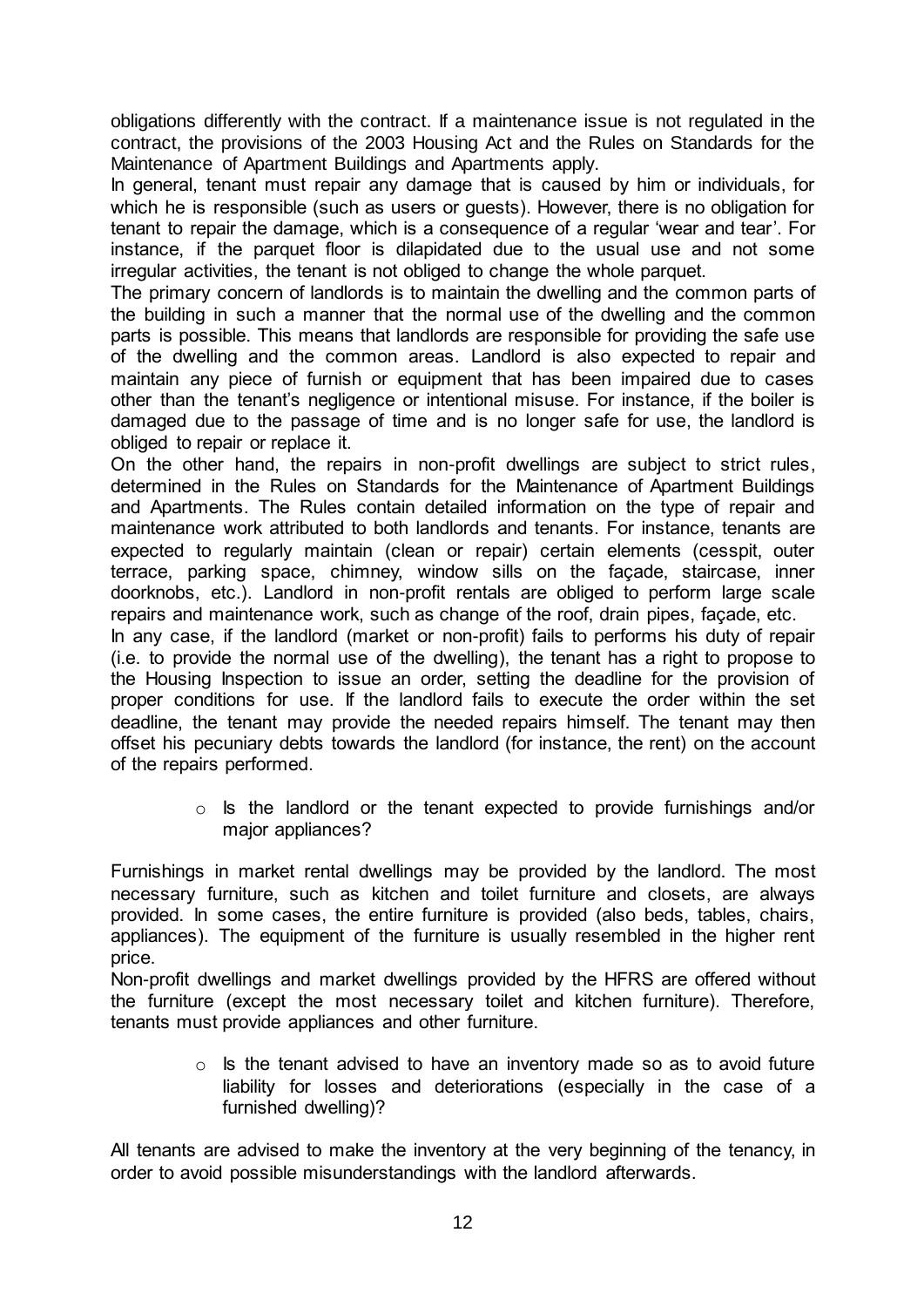o Any other usual contractual clauses of relevance to the tenant

There are no other usual contractual clauses of relevance to the tenant. Nevertheless, tenants should carefully read the contract before signing it in order to avoid any misunderstandings later.

- Parties to the contract
	- $\circ$  Which persons, though not mentioned in the contact, are allowed to move into the apartment together with the tenant (partner, children etc.)?

All individuals, who are residing in the dwelling apart from the tenant, must be enlisted in the contract (these are referred to as users of the dwelling). Other individuals (such as guests) may also use the dwelling up to sixty days in a three month period. For longer uses, the tenant must obtain the consent from the landlord beforehand.

If the number of users increase afterwards (for instance, if the tenant marries or his child is borne) or some of the users change (due to moving out or moving in), the tenant must notify the landlord on the change. Usually, an annex is concluded.

> $\circ$  Is the tenant obligated to occupy the dwelling (i.e. to use as tenant's primary home)?

Although the obligation of the tenant to occupy the dwelling is not expressly governed, it may be assumed from other provisions of the 2003 Housing Act. For instance, the landlord may terminate the contract if the tenant does not take over the possession of the dwelling for unduly reasons or he does not begin to reside in the dwelling in thirty days from the conclusion of the contract. However, this does not imply the tenant or users must actually reside there. This provision refers to both market and non-profit rentals. In any case, tenants are liable for any damage that may arise, if they do not notify the landlord on the damage or the threat. If the tenant does not reside in the dwelling, he may not be aware of the threat.

The occupation of the dwelling may be an issue especially in non-profit rentals. In market rentals, the landlord can find a new tenant relatively quickly, so his loss of income is negligible. However, landlords of non-profit units are in more difficult position, since they must follow strict procedure for finding the tenant, which is also connected to certain expenses. Furthermore, non-profit stock is intended for those, who are in housing distress. Not residing in the allocated dwelling may imply that the tenant does not need the dwelling. As a result, pursuant to Article 103(11) of the 2003 Housing Act, tenants and users in non-profit rentals may not leave the dwelling for more than three months consecutively, since this may constitute a reason for termination.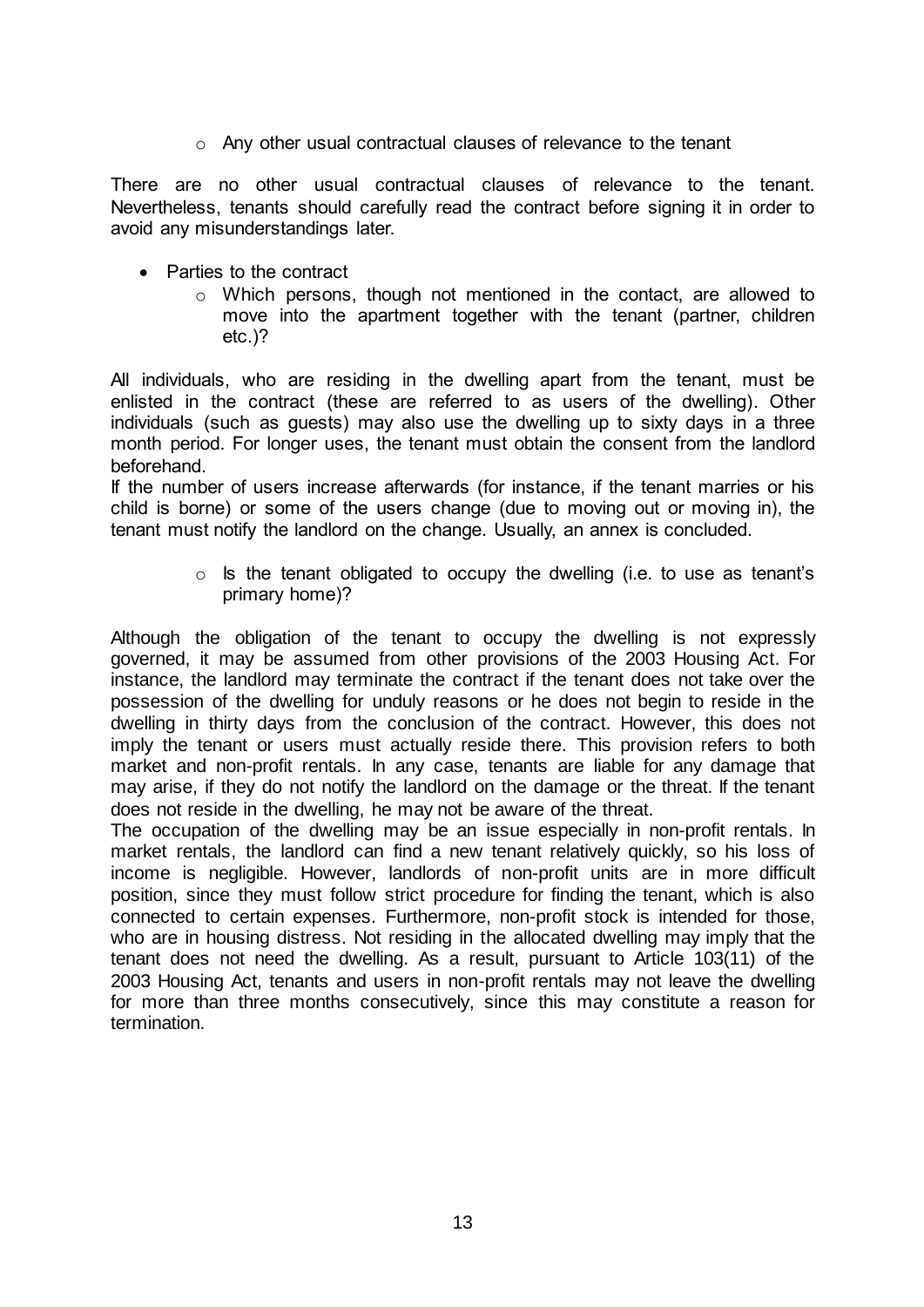- o Is a change of parties legal in the following cases?
	- divorce (and equivalents such as separation of non-married and same sex couples);
	- **death of tenant;**

Changes of parties are allowed in cases of divorce, separation of non-married couples and death of tenant. In all of these cases, the landlord is obliged to conclude a new contract with the other spouse or partner. The position of same sex partners is not expressly mentioned. However, the Constitutional Court in the Decision no. Up-259/01 (20 February 2003) has indicated that the distinction of the same sex partners in these cases may constitute discrimination.

The same applies to the cases of domestic violence. The Court is entitled to grant the tenancy only to one of the marital or extra-marital partners, who is the victim. The victim may propose the Court to decide that the dwelling, which is co-used (based on co-ownership, usufructus or tenancy contract), is left to the victim. The claim must be filed within three months from the first act of violence. Such measure must be limited to six months and may be prolonged to maximum additional six months upon victim's request, if the victim failed to find other residence.

> apartments shared among students (in particular: may a student moving out be replaced without permission of the landlord);

There are no strict rules regarding replacing the student, who moved out. Whether a student moving out may be replaced by another student without permission of the landlord is a matter of agreement between the parties. Some landlords prefer to find the new student on their own, while others leave this to other users.

**Example 1** bankruptcy of the landlord

Bankruptcy of the landlord in general does not lead to change of the tenant's position whatsoever. Of course, tenant is entitled to terminate the contract, if he finds the new landlord unacceptable. The new landlord (buyer of the dwelling in the enforcement procedure) enters into the obligations and rights of the previous landlord and is bind by the previous contract. However, if the lease or tenancy relation was concluded after the acquisition of the security right or land debt, the new landlord is entitled to terminate the tenancy contract with one month termination period.

> o Subletting: Under what conditions is subletting allowed? How can an abuse of subletting (when the tenant is offered not an ordinary lease contract but only a sublease contract) be counteracted?

Subletting is allowed only with the prior consent of the landlord. If the landlord refuses to give the consent, he is not required to justify his reasons for refusal. The landlord may agree to sublet the entire dwelling or only a part of it (one or more rooms). Subletting of non-profit dwellings is prohibited.

Subletting contract must be concluded for limited period of time. The period of duration of the subletting contract cannot be longer than the duration period of the tenancy contract. If the tenancy contract is terminated, the subletting contract is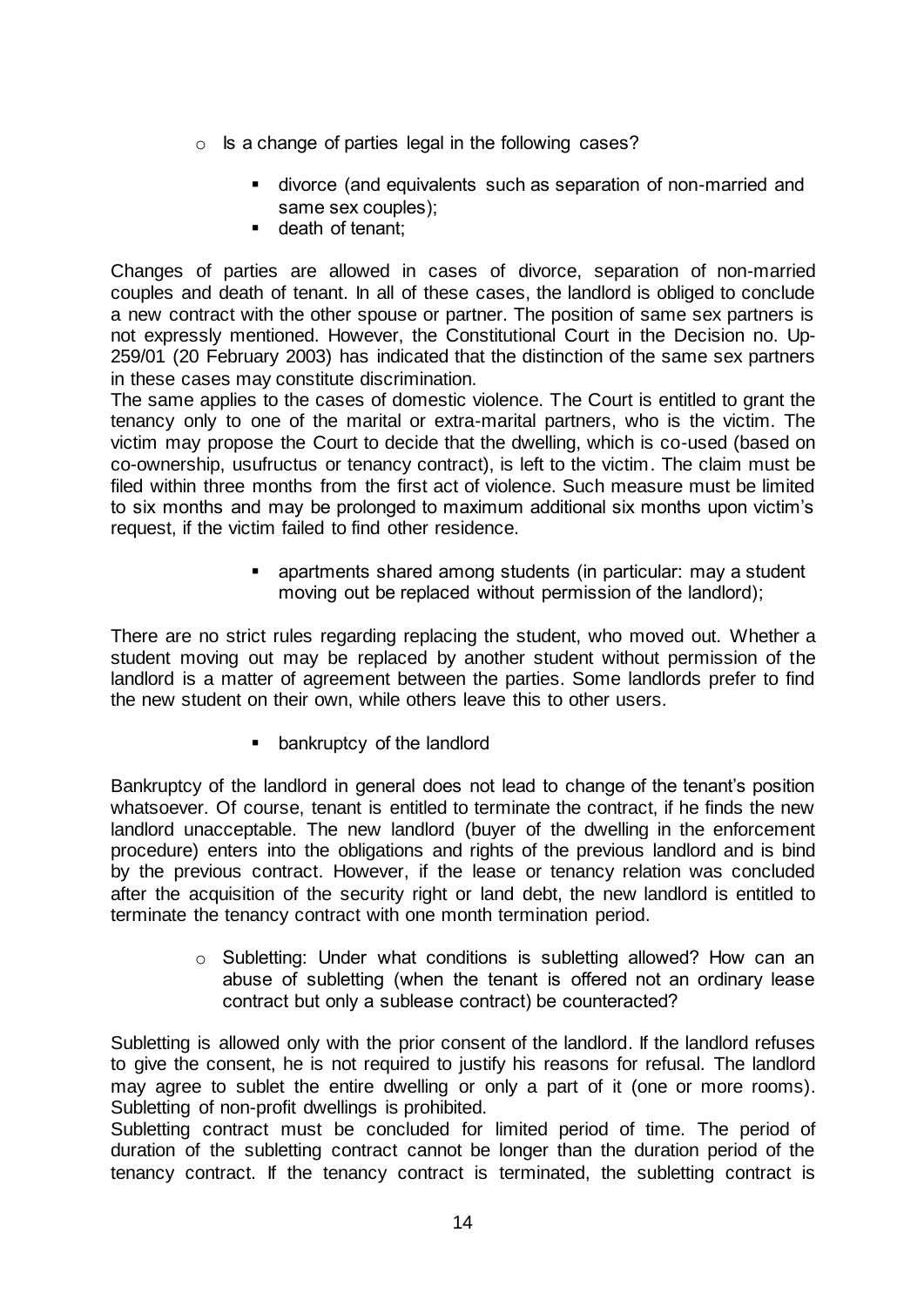terminated *ex lege* as well. The fact that the period for which the subletting contract is concluded has not expired does not influence the termination of the subletting contract. Therefore, the validity of subletting relationship completely depends on the validity of the tenancy contract.

Abuse of subletting is not an issue in Slovenia.

 $\circ$  Does the contract bind the new owner in the case of sale of the premises?

The tenancy contract binds the respective buyer of the premises with the same extent of rights and obligations as the seller used to have. In addition, the law determines the joint and several liability of the previous landlord (the seller) for any obligations imposed on the new owner (the buyer) in respect to the tenant.

- Costs and Utility Charges
	- o What is the relevant legal regulation of utilities (i.e. the supply of water, heating and electricity)? Must the landlord or the tenant conclude the contracts for provision of utilities?

The relevant legal regulation of utilities is different for market and non-profit rentals. Since market rentals are usually concluded for limited period of time, it is unsound to change the registered user. On the other hand, the relevant legal regulation for nonprofit sector expressly demands from the tenant to conclude supply contracts upon moving in. If some of the utilities are not provided at the start of the contract (for instance, internet connection), the tenant is usually allowed to acquire them. However, if the installation of the utility would demand certain changes of the premises, the tenant is obliged to obtain landlord's consent beforehand.

> $\circ$  Which utilities may be charged from the tenant by the landlord? What is the standard practice?

The tenant is obliged to cover the costs stated in the contract and not included in the rent. These may include individual running costs and common running costs.

The individual running costs for non-profit rentals are paid directly to the supplier and include: costs of heating, costs for water and sewage, costs of electricity and power consumption, costs of telephone, cable, television and radio bill, costs of used gas, costs of compensation for the use of the construction land<sup>6</sup> and other costs related to the use of the apartment. The common costs are paid to the manager of the building and encompass: costs of electricity for running common appliances and lightning of common areas, costs of cleaning common areas, manager costs, costs for landscaping, other running costs and costs of regular maintenance work of smaller value in the common parts of the building, which are charged from the manager in accordance with the regulatory acts.

In market rentals the parties can agree upon the range of the costs that are to be paid by the tenant; the level of the rent price is usually in accordance with the scope of other costs borne by the tenant. The tenant and landlord in market rentals may

 6 This cost is paid to the Tax Administration of Republic of Slovenia.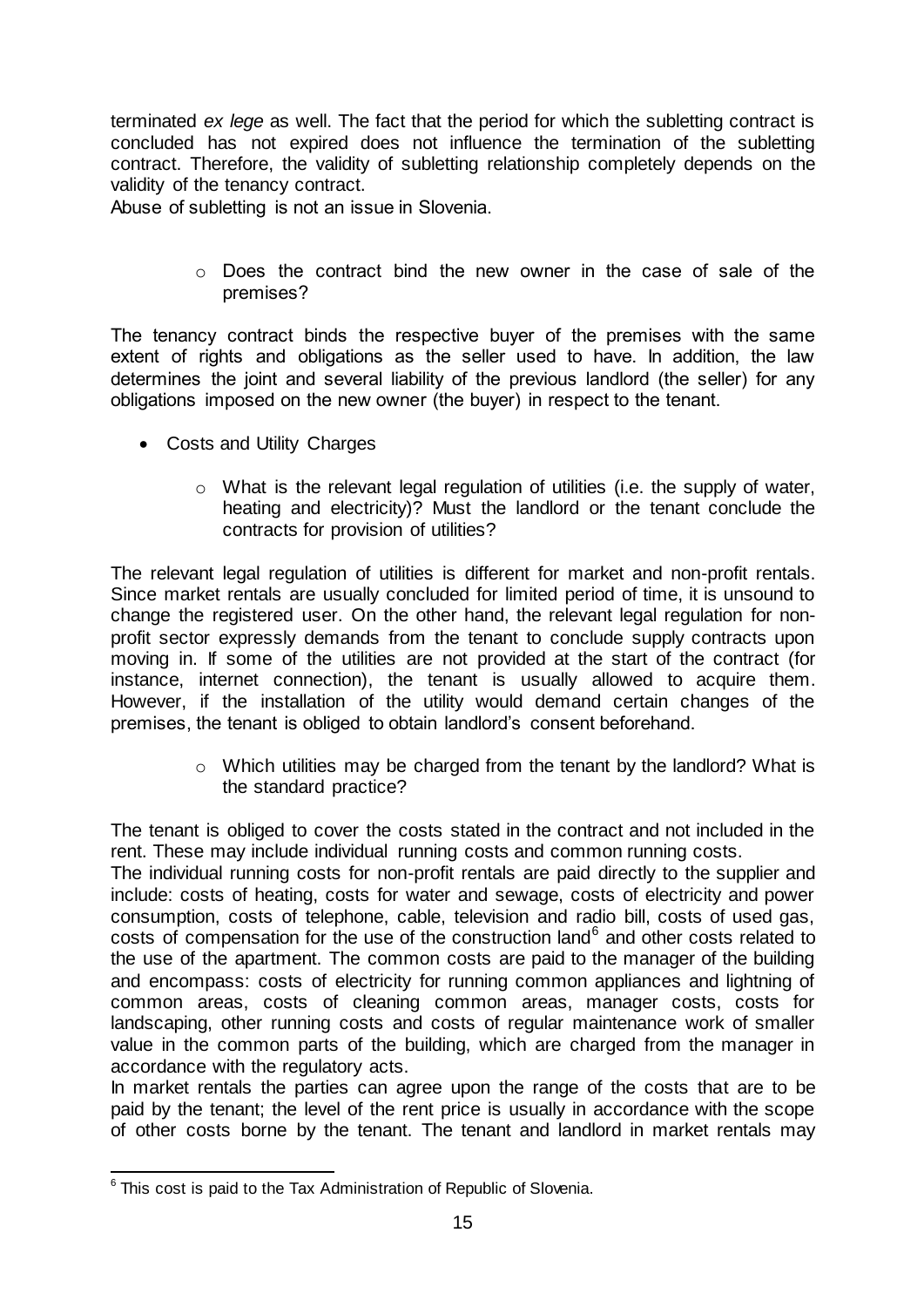also agree that the tenant is to pay a lump-sum, covering both rent price and running costs. In that case, the tenant has no other costs, unless otherwise stated in the contract or annex. Usually a final assessment of bills for electricity or water is made at the end of the payment period, if the bills were paid as a flat rate (and not according to the actual consumption). However, paying a lump-sum is rather rare in practice.

The tenant is obliged to pay all the costs regarding the management of the multiapartment building (for management of common parts, for costs for which individual assessment of consumption is not possible, costs of pest control, cleaning of common parts and protection against fire, etc.), while the landlord must cover all other costs (e.g. payments into the reserve fund), unless the tenancy contract states otherwise. However, the landlord (both market and non-profit) is subsidiary liable for the costs for the operating the multi-apartment building. The landlord is not subsidiary liable for costs of utilities, personally used by the tenant (for instance, services of internet provider or any other services, which are charged directly from the tenant), if he informed the manager of the building on the tenancy contract with the tenant. Otherwise, the landlord is liable for these costs directly (and not subsidiary), since he failed to inform the manager on renting the dwelling. The manager of the multiapartment building must send a written notice to the tenant, who is in delay with the payment of bills. At the same time, he must send the information on the notice and delay to the landlord as well.

> o Is the tenant responsible for taxes levied by local municipalities for the provision of public services (e.g. for waste collection or road repair)?

Tenants in non-profit rentals are responsible also for the taxes levied by local municipalities (such as costs of compensation for the use of the construction land<sup>7</sup>). Parties in market rentals may agree on this, although the standing practice is that the taxes are levied on the landlord.

Waste collection is paid by the tenant, as a running cost. Road repair is irrelevant in reference to the tenancy.

> o Is it lawful to shift condominium costs, and if yes, which ones, onto the tenant (e.g. housekeeping costs)?

Tenants are obliged to pay the common running costs, encompassing: costs of electricity for running common appliances and lightning of common areas, costs of cleaning common areas, manager costs, costs for landscaping, other running costs and costs of regular maintenance work of smaller value in the common parts of the building, which are charged from the manager in accordance with the regulatory acts. However, the tenant is not obliged to make the payment into the reserve fund. This cost is borne by the owner of the dwelling- unless otherwise agreed.

 7 This tax is no longer relevant, since it was replaced by the Real Property Tax as of 1 January 2014. The tax payer of the Real Property Tax is the owner and not tenants.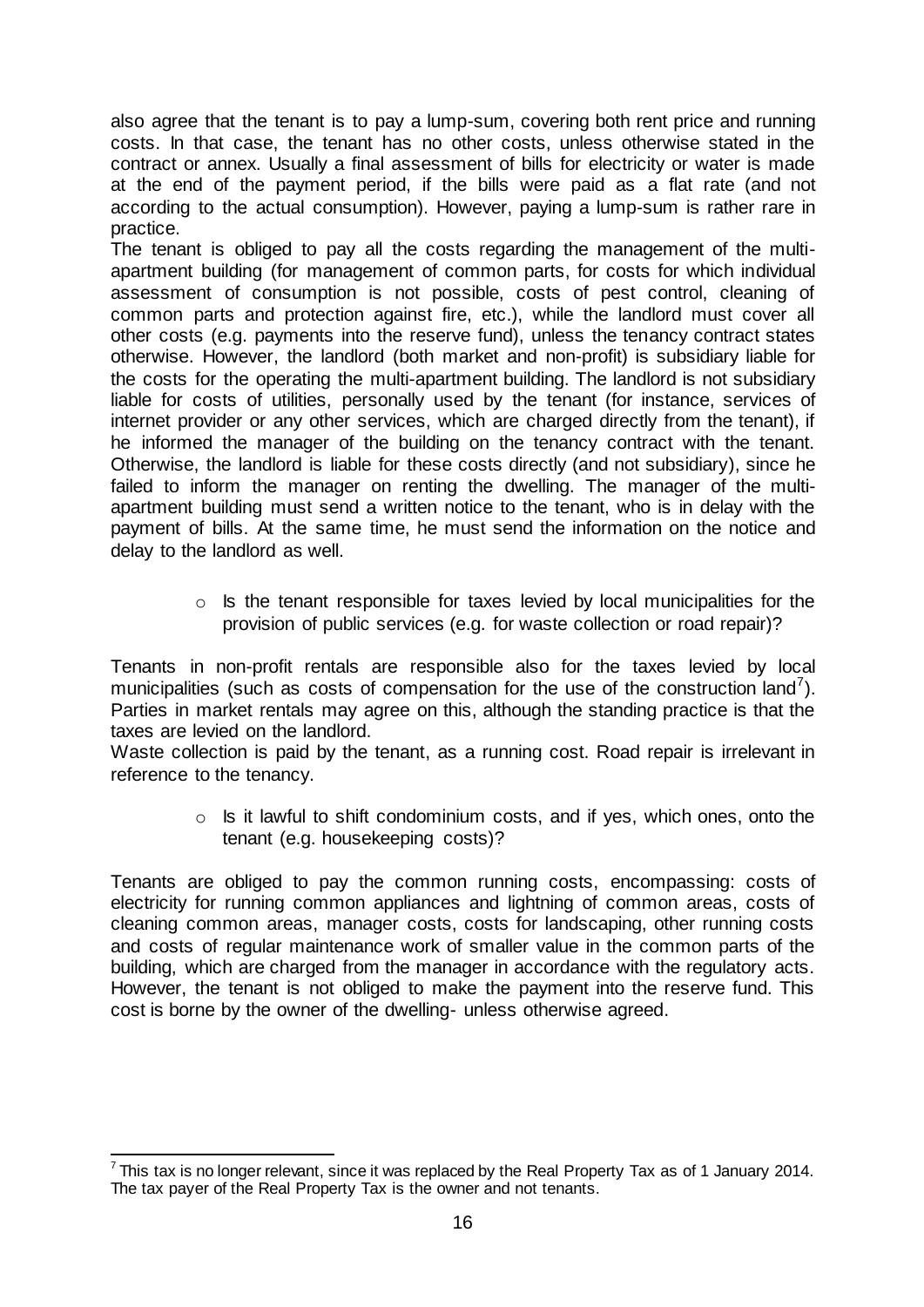- Deposits and additional guarantees
	- o What is the usual and lawful amount of a deposit?

Usual amount of a deposit (security) ranges from one to three months rent in market rentals. Exceptionally, landlords may demand higher amounts of deposit, if the dwelling is of very high standards. In non-profit rentals, the value of deposit amounts up to three months rents in accordance with the Rules on Renting Non-profit Apartments.

> o How does the landlord have to manage the deposit (e.g. special account; interests owed to the tenant)?

There are no special rules on managing the deposit in the market sector. Therefore, different agreements are possible between the parties.

The Rules on Renting Non-profit Apartments, on the other hand, contain precise provisions on both deposit and own participation. Parties determine the mutual rights and obligations regarding the deposit (payment, repayment and maintaining the value of the deposit, taking into account the principle of preserving the value of a deposit equivalent in EUR) in the tenancy contract. The deposit may also be paid in instalments. Deposit is returned at the end of the tenancy. Other possibility is that the deposit is set off with the value of the last rent. If the dwelling is not restored in the condition, in which it was handed over at the start of the tenancy, the landlord may retain the deposit. Deposit is also retained if the tenant failed to pay the rent or running costs.

Conditions in connection with the payment and reimbursement of own participation $8$ are regulated by the mutual agreement between the parties. This amount is returned to the tenant in EUR in no later than ten years, with a 2% interest rate.

> o Are additional guarantees or a personal guarantor usual and lawful? What kinds of expenses are covered by the guarantee/ the guarantor?

Additional guarantees or a personal guarantor are not usual, although they are not unlawful. Provisions on the guarantees are contained in the CO (Articles 1012 and further). Guarantor's obligation cannot be greater than the obligation of the tenant. If it is agreed that his obligation is greater, the value of the obligation is reduced to the amount of the tenant's debt.

**ENET CONCORDED TESTS**<br><sup>8</sup> These are repayable funds, paid by the tenant and intended for further generating of non-profit dwellings by the landlord. It amounts to maximum 10% of the value of the dwelling without the influence of the location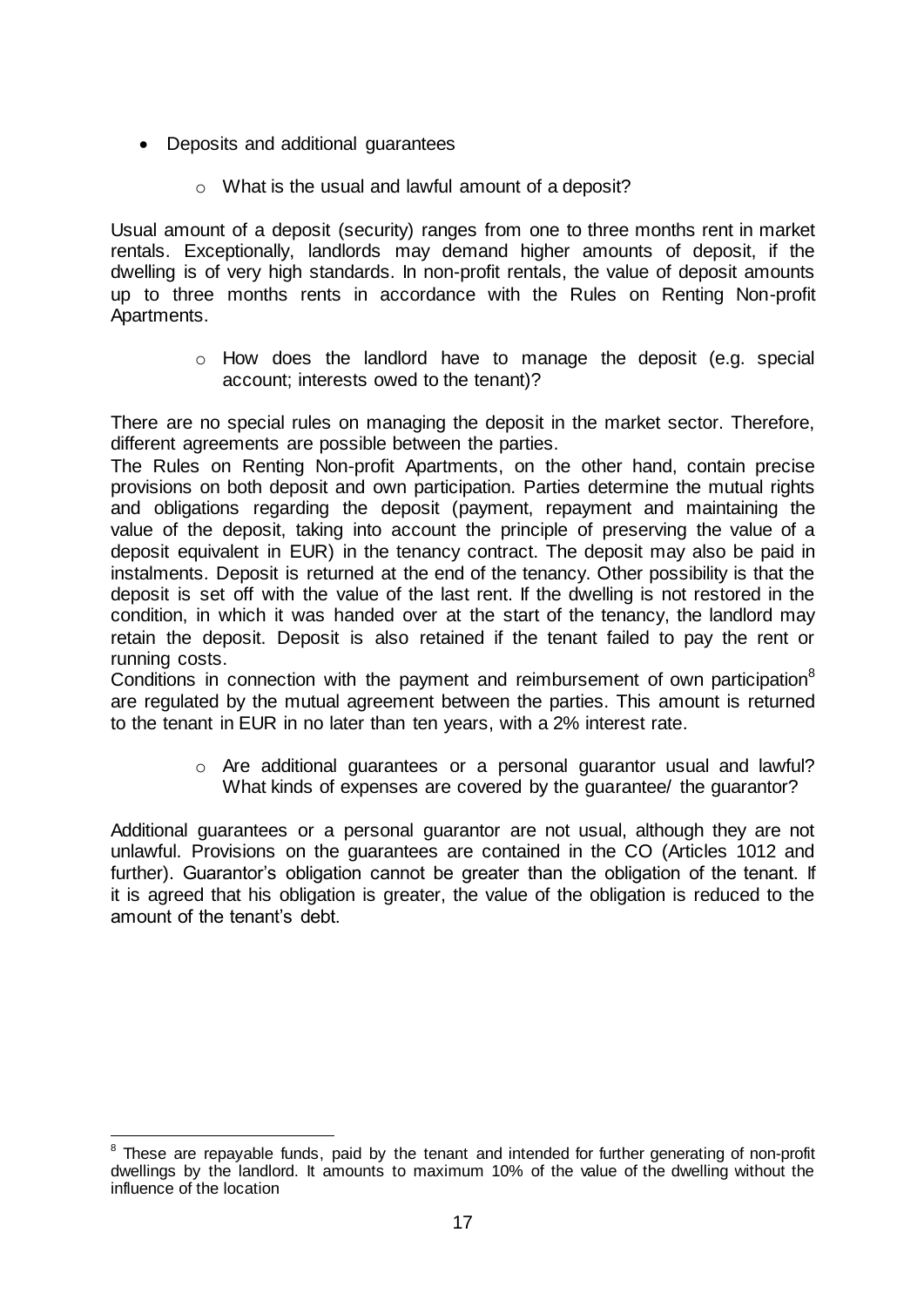#### <span id="page-17-0"></span>**3. During the tenancy**

#### <span id="page-17-1"></span> **3.1. Tenant's rights**

- Defects and disturbances
	- $\circ$  Which defects and disturbances are legally relevant (e.g. mould and humidity in the dwelling; exposure to noise e.g. from a building site in front of the dwelling; noisy neighbours; occupation by third parties)?

Both material and legal defects of the dwelling and disturbances are legally relevant. Landlord is responsible to protect the tenant from the non-obvious defects, as well, such as smell from the shafts. Landlord is also responsible for the absence of all characteristics of the dwelling, for which he claimed that they exist, unless the tenant was aware or could have been aware of them. The parties may agree that the landlord is not liable for certain material defects, unless he was aware of them, but failed to notify the tenant or unless the landlord misused his dominant position. For instance, the landlord is liable for repairing the leaking roof, even though the parties agreed that tenant is to bear all the cost connected to the repairs of the dwelling, if he knew about the broken roof tile, but did not tell the tenant.

Exposure to noise (either by the neighbours or a building site) is relevant only if the landlord expressly asserted that the location is quiet. Otherwise, tenants are entitled to file the prohibition injunction against the person causing the noise. Mould and humidity are material defects, for which the landlord is responsible.

Occupation by the third parties is also a defect. Landlord is obliged to protect the tenant from such disturbances. The tenant is entitled to a legal protection of possession for disturbances from the third parties in the same extent as the landlord.

> $\circ$  What are the tenant's remedies against the landlord and/or third parties in such situations (e.g. unilateral rent reduction vs. rent reduction to be allowed by court; damages; "right to cure" = the landlord's right to repair the defect; the tenant first repairs the defect and then claims the costs from the landlord)

Tenant's primary obligation is to notify the landlord on the defect or the disturbance (material or legal) for which the landlord is liable to address. If the landlord ignores such notification, the tenant is entitled to propose to the Housing Inspection to order the landlord to perform the repairs of either the dwelling or the common parts of the building. If the owner refuses or fails to perform such repairs, tenant may perform them himself. Afterwards, he is entitled to the reimbursement of any costs as well as the interests thereof and can offset them with the rent or request the reimbursement of the entire amount. He may also request from the landlord to decrease the rent for the period during which he was unable to use the dwelling normally. Other possibility for tenant is to request that landlord provides him with another suitable dwelling<sup>9</sup>. Under the provisions of the 2003 Housing Act, tenant is entitled to perform the repairs in the dwelling, which are necessary, in order to protect lives and health conditions of

 9 This is a more theoretical solution, since not all landlords are able to provide another dwelling.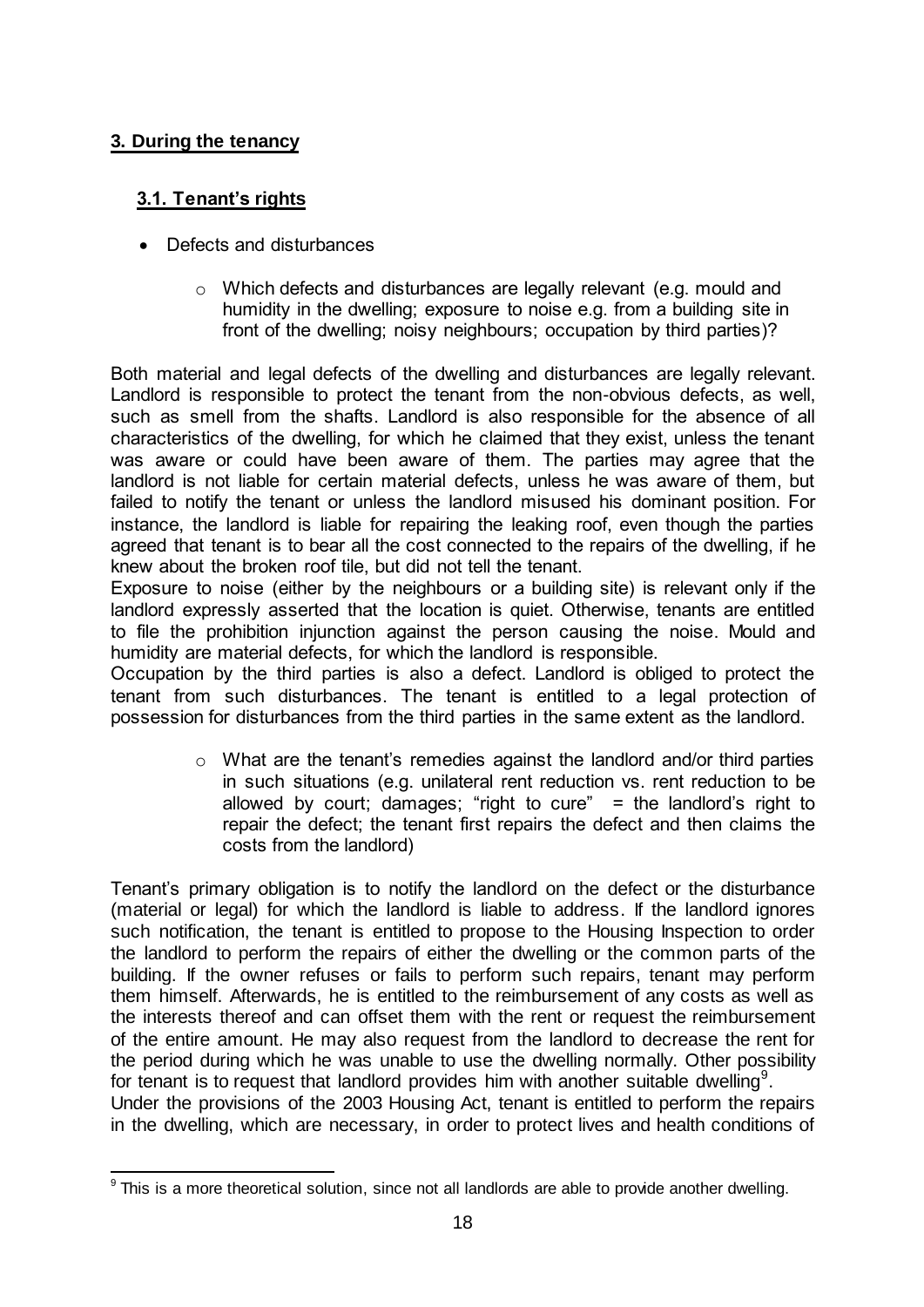other residents or the dwelling itself as well as the equipment therein. Tenant is then entitled to the reimbursement of the costs thereof.

As far as other disturbances are concerned, the tenant has the right (under the general civil law) to request decrease of the rent or to withdraw from the contract. This right is granted if the tenant was not able to use the dwelling substantially for a significant period of time. For instance, if the water supply in the dwelling was impaired for one day, this may not account for the substantial prevention of use.

All of the requests are requested from the landlord beforehand. If he is not willing to comply, the tenant may turn to the competent court.

- Repairs of the dwelling
	- o Which kinds of repairs is the landlord obliged to carry out?

Landlord is obliged to perform any repair that was not caused by the tenant or due to his negligence, so that the normal use of the dwelling is possible. However, in market rentals, the parties may also agree otherwise. If the tenant or the individual, for whom he is responsible, inflicts certain damage, landlord is not responsible for the repair. The parties may agree that the landlord repairs also such damage, however, at the tenant's expense.

> o Does a tenant have the right to make repairs at his own expense and then deduct the repair costs from the rent payment?

The tenant has the right to make repairs at his own expense and then deduct the repair costs from the rent payment. However, the 2003 Housing Act explicitly limits this to the repairs, which are necessary and cannot be put off in order to protect the lives and health conditions of the residents or the premises, as well as to repairs, which were not performed by the landlord in accordance with the order of the Housing Inspection.

In addition, the tenant may request that the rent is reduced for the period in which he was prevented from normal use of the dwelling due to the landlord's omission to perform repairs.

- Alterations of the dwelling
	- o Is the tenant allowed to make other changes to the dwelling?
		- o In particular, adaptations for disability (e.g. building an elevator, ensuring access for wheelchairs etc.)
		- o Affixing antennas and dishes
		- o Repainting and drilling the walls (to hang pictures etc.)

Tenants in both market and non-profit sector may alternate and improve the dwelling, its equipment and devices only with the written consent of the landlord. The written consent is needed in the procedures, in which the tenant obtains an administrative permit before conducting the alternations. Of course, the parties may as well agree differently in the contract.

Landlord may refuse the consent, unless the following conditions are met: the intervention is in accordance with the contemporary technical demands; it is in tenant's personal interest; the costs are borne by the tenant; the alternation will not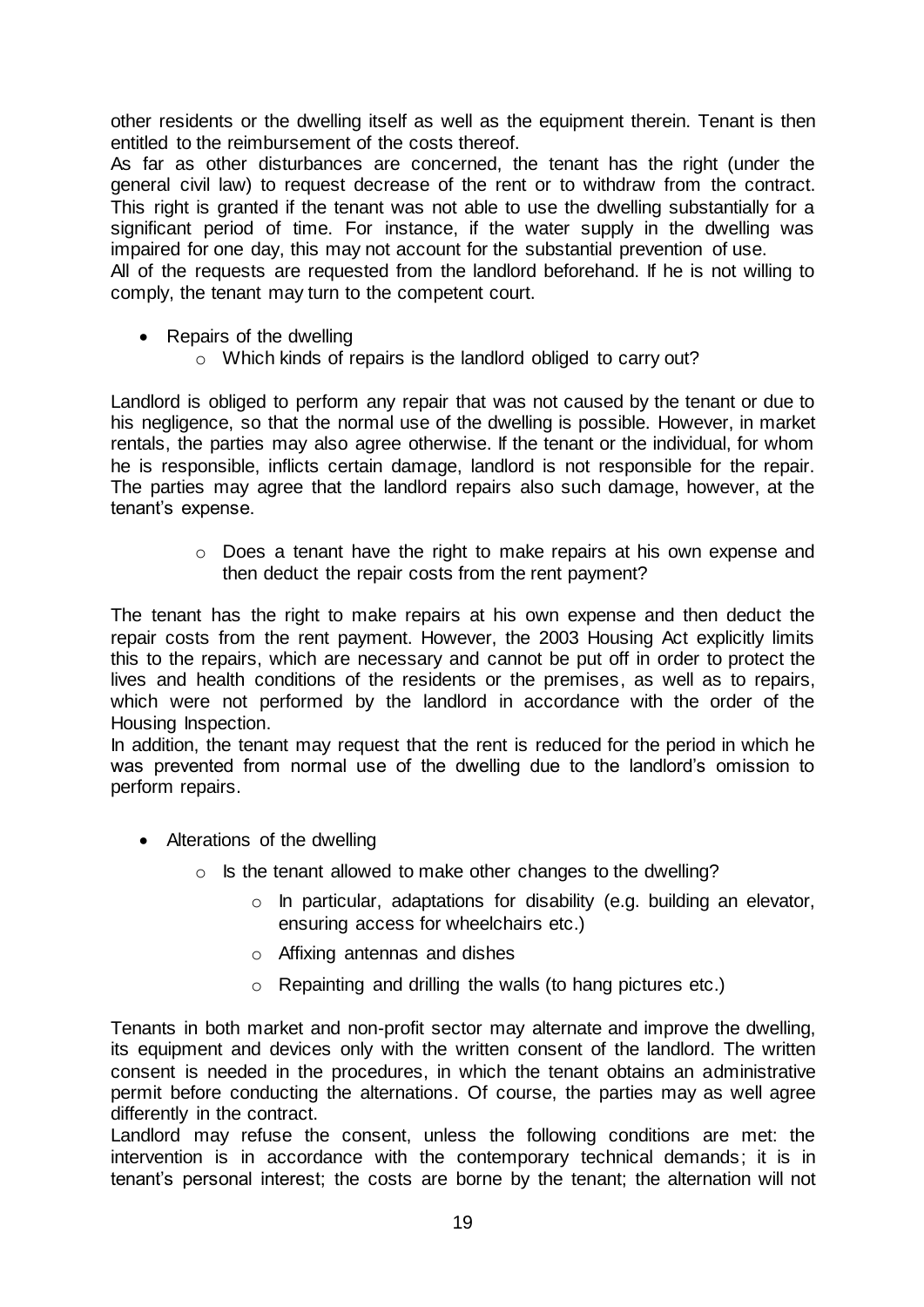jeopardize landlord's interest or the interest of other condominium owners and the intervention is not to harm other common parts of the multi-apartment building and its exterior. The following situations are deemed as meeting those conditions (and are enlisted non-exhaustively): modernization or appropriate reconstruction (for meeting the needs of the household) of sewage, electricity, gas, heating or sanitary equipment; rearrangement intended to optimize the usage of electricity or increasing the functionality; improvements which are subsidized or loaned from public funds; wiring of telephone; installation of necessary antennas or other equipment for radio and television reception, if the connection to the present device is impossible. Building an elevator or ensuring access for wheelchairs would probably also met the above criteria, if the tenant or one of the users is a disabled person.

If the landlord refuses to give the consent in those cases, tenant is entitled to demand the consent from the Court in a non-contentious procedure. In some situations, the landlord is allowed to condition the consent with a statement of the tenant that he will return the dwelling in the previous condition or that he is not to demand the reimbursement of the investments.

The tenant is entitled to the reimbursement of the unamortized part of the useful and needed investment into the dwelling, performed with the consent of the landlord, unless otherwise agreed. As an illustration: if the tenant installs an air conditioning system and then resides in the dwelling for several more years, he would not be entitled to the reimbursement of the entire investment, but only to a certain proportion (since he was using the air conditioning system as well).

Tenants must be aware that performing the improvements and changes without the landlord's consent may constitute a culpable reason for the termination of the tenancy contract.

Fixing antennas has not been raised as an issue and would probably be allowed. Repainting and drilling the walls is the matter of agreement between the parties.

- Uses of the dwelling
	- o Are the following uses allowed or prohibited?
		- o keeping domestic animals

Keeping domestic animals is not explicitly regulated. It is the manner of agreement between the landlord and the tenant. Also, in certain cases, this may be the matter of the internal house rules of the multi-unit building.

o producing smells

The rules of neighbourly law apply to tenants as well. Therefore, tenants must retain themselves from inflicting disturbances to other residents. This refers to producing smells and other immisions (noise, garbage, etc.).

o receiving guests over night

Receiving guests over night is free in principle. The only limitation is imposed on nonprofit tenants (and market tenants, if agreed so). They must obtain the landlord's consent, if the dwelling is to be used by the guest for more than sixty days in the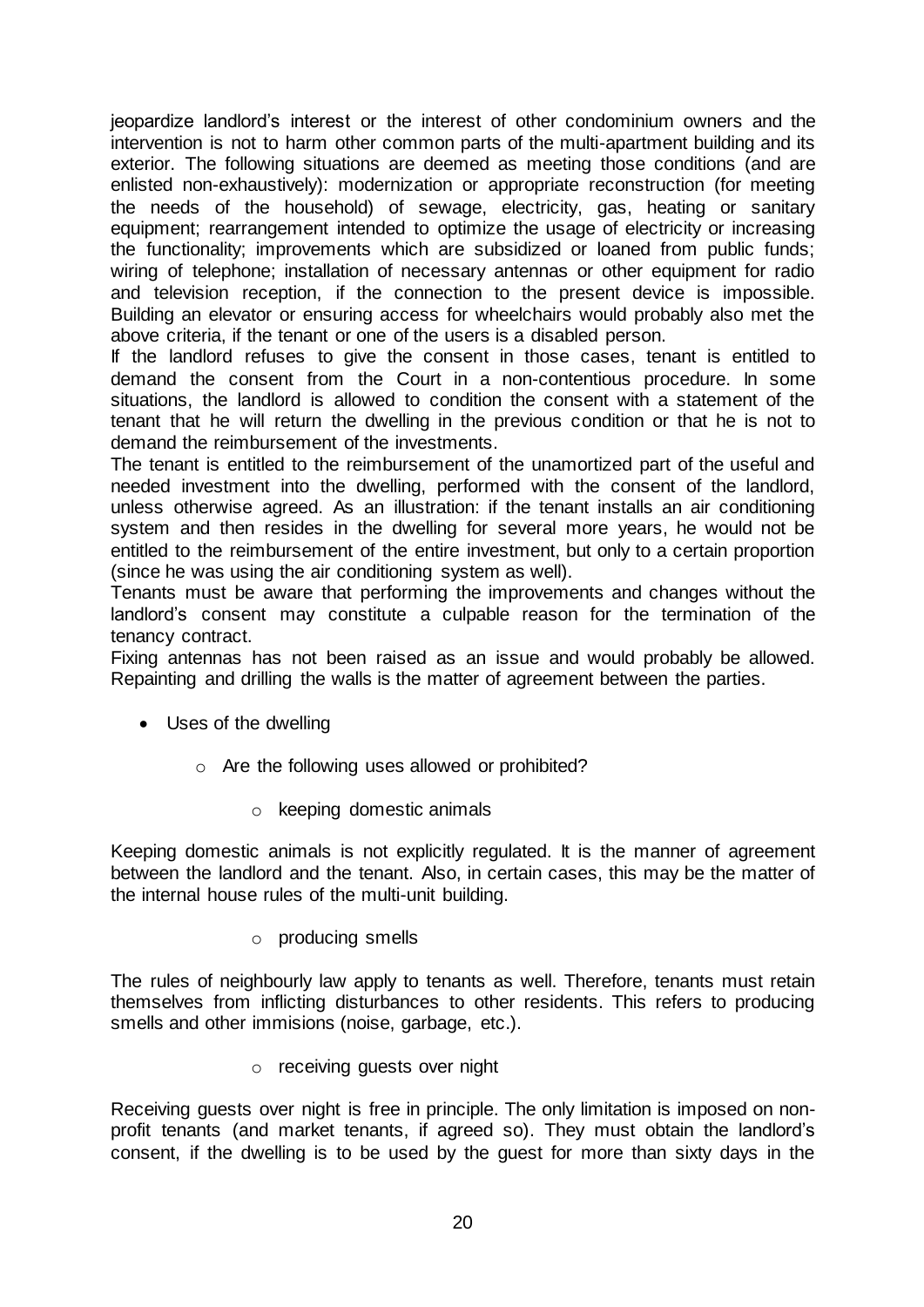three-month period. Otherwise, this may constitute a reason for termination of the contract.

o fixing pamphlets outside

Fixing pamphlets outside is not explicitly regulated. It is the matter of agreement between the landlord and the tenant. As with keeping the domestic animals, this may be the matter of the internal house rules of the multi-unit building.

o small-scale commercial activity

Small-scale commercial activity is regulated with the 2003 Housing Act. Such activity may be pursued, if it does not prevent other residents from peaceful use of their dwellings. For pursuing such activity, one must also fulfil conditions in accordance with the legislation. The tenant must also obtain a written consent from the landlord beforehand, as well as the consent of at least 75% of other co-owners, including those whose units' walls or ceilings boarder the tenant's unit. Otherwise, the housing inspector may prohibit further performance of the activity. In addition, failing to obtain landlord's consent or pursuing the activity in contract to the consent constitutes a culpable reason for terminating the contract.

#### <span id="page-20-0"></span> **3.2. Landlord's rights**

• Is there any form of rent control (restrictions of the rent a landlord may charge)?

The rent control is exercised only in the non-profit sector. In market sector the parties agree on the level of rent. In both sectors the rent must not exceed 50% or more percent of the average market rent in the municipality for the equal or similar category of dwellings, taking into account also the location and equipment of the dwelling (the so-called usurious rent). In addition, in the non-profit sector, the rent is determined by the national or municipal authority for each dwelling separately, depending on the numerous criteria. The formula for calculating the rent price and the relevant criteria are set with the Decree on the Methodology of Determination of Rents for Non-Profit Housing and the Criteria and Procedure for the Implementation of Subsidised Rents (*Uredba o Metodologiji za Oblikovanje Najemnin v Neprofitnih Stanovanjih ter Merilih in Postopku za Uveljavljanje Subvencioniranih Najemnin*).

- Rent and the implementation of rent increases
	- o When is a rent increase legal? In particular:

Rent increase in market sector depends solely on the agreement between the parties, unless the increased rent meets the criteria for usurious rent. Rent increase in non-profit sector may be exercised only if the relevant legislation is amended or different values of dwellings are set. The tenant has a right to demand the reimbursement of the excessively paid rent.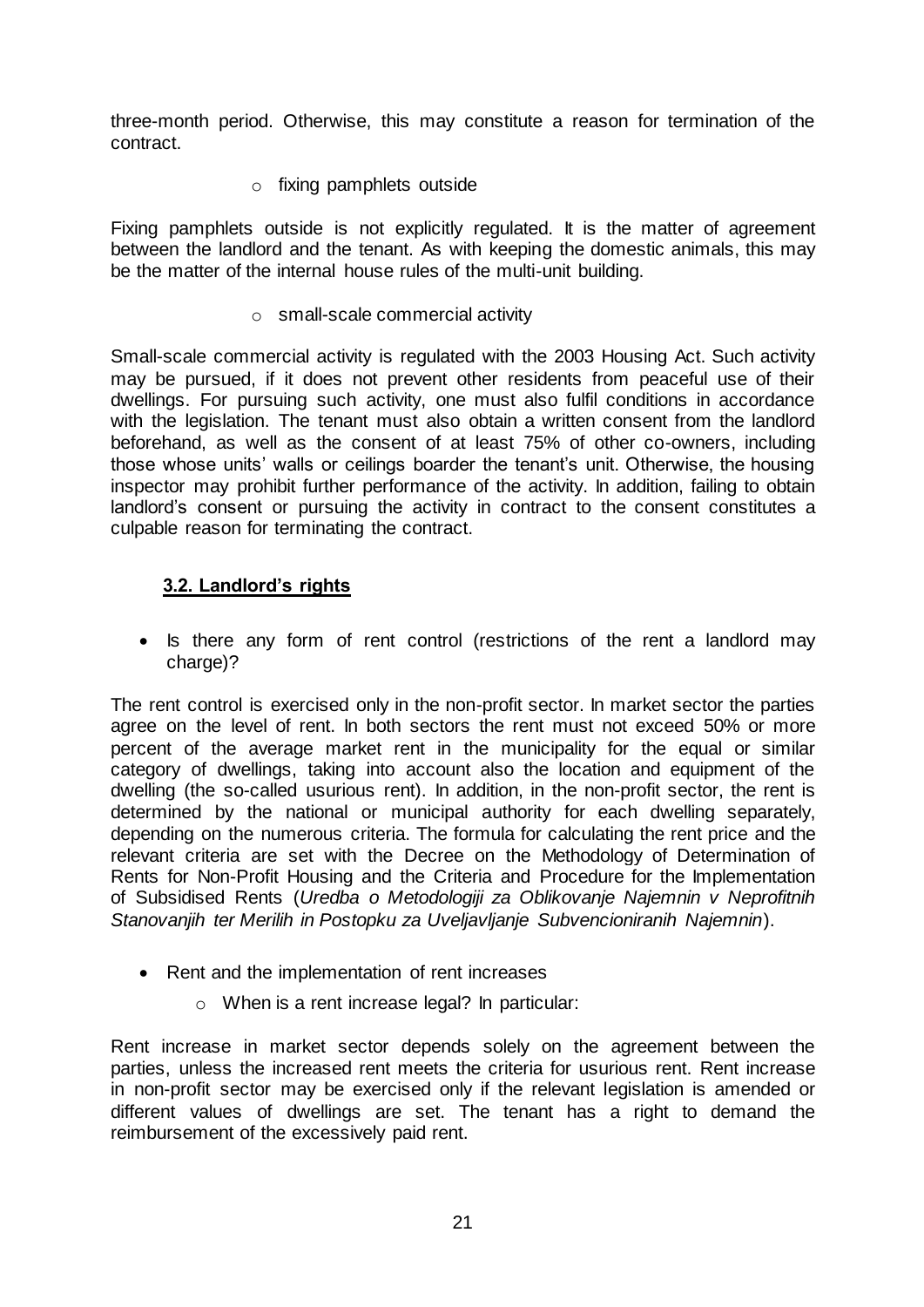There are no restrictions on how many times the rent may be increased in a certain period, nor is there a possible cap or ceiling determining the maximum rent that may be charged lawfully.

> o Are there restrictions on how many times the rent may be increased in a certain period?

There are no restrictions on how many times the rent may be increased in a certain period.

> o Is there a possible cap or ceiling (fixed by statute or jurisprudence) which determines the maximum rent that may be charged lawfully?

The ceiling determining the maximum rent that may be charged lawfully is set with the general provisions on the usurious rent, as stated above.

Landlords in non-profit rentals are bound by the rent as determined with the valid legislation on the non-profit rents.

> o What is the procedure to be followed for rent increases? To what extent can the tenant object to a rent increase?

Increase of market rents has to be agreed by both parties. No particular procedure is prescribed, unless the parties agree otherwise in the tenancy contract. Increase of non-profit rents may not be imposed without the amendment of the Decree on the Methodology of Determination of Rents for Non-Profit Housing and the Criteria and the Procedure for Implementation of Subsidised Rents or with formal revaluation of the value of dwellings.

- Entering the premises and related issues
	- o Under what conditions may the landlord enter the premises?

The 2003 Housing Act allows landlords (or their representatives) to enter the dwelling so to check if the dwelling is properly used. Tenants are obliged to allow such entry at most twice a year, unless other agreement is made between the parties.

In certain situations tenant must allow the landlord to enter the dwelling, for instance if there is a need to perform repair or improvement of the dwelling (such as installation or reconstruction of central heating, sewage, cable, and similar). However, the tenant may as well deny the entry, if such work would impose difficulties for the tenant or his family members, lead to increased rent price, interfere with tenant's own investments, or if the work is not in accordance with the benefits of the tenant and other residents in the building. Denying the entry unlawfully in these two cases is deemed as a liability based reason for termination of the contract.

 $\circ$  Is the landlord allowed to keep a set of keys to the rented apartment?

Landlord is in general not prohibited from keeping a set of spare keys of the rented dwelling, although the parties may agree otherwise in the tenancy contract.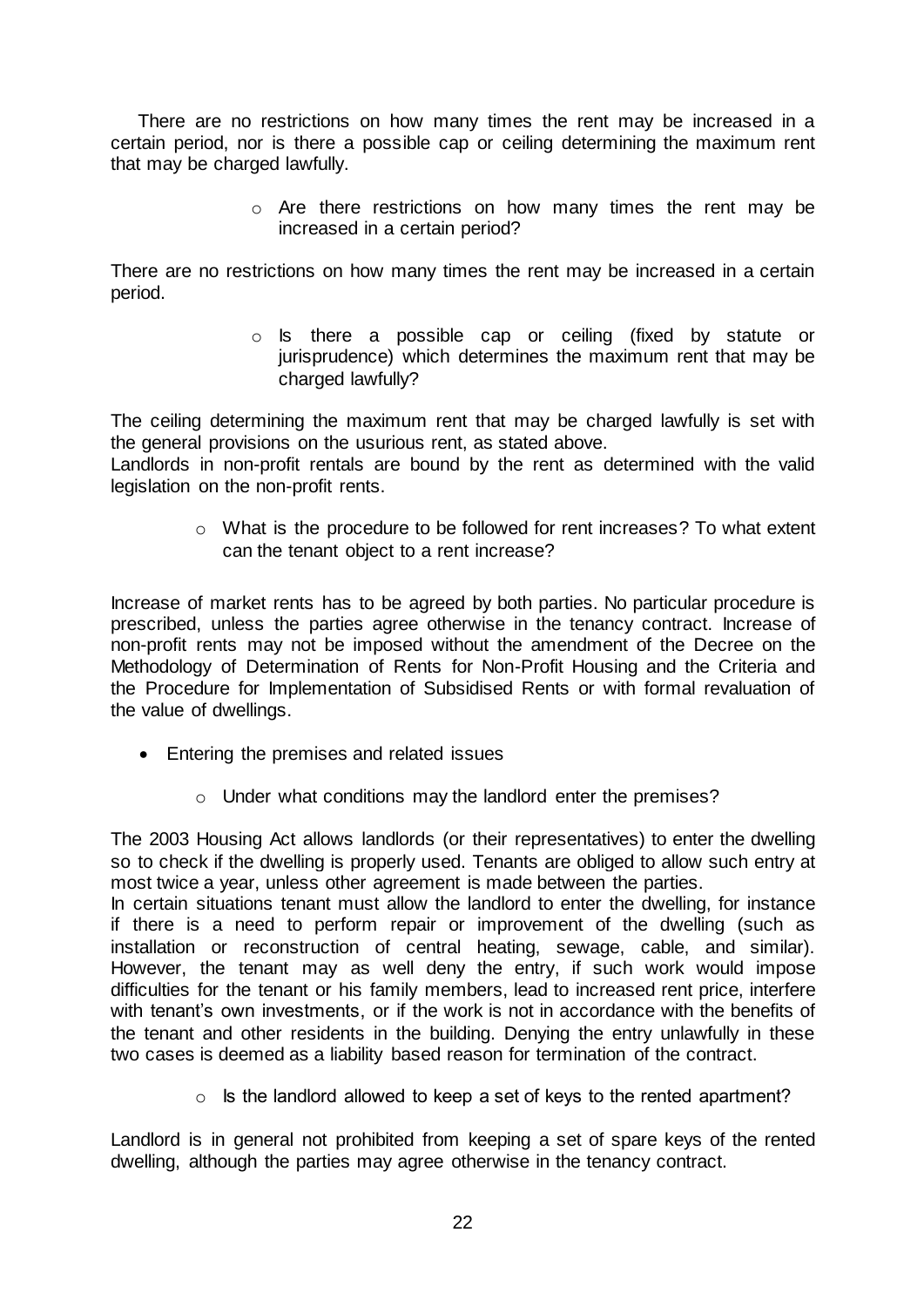o Can the landlord legally lock a tenant out of the rented premises, e.g. for not paying rent?

Landlord may not legally lock the tenant out of the premises. If a tenant breaches the contract, the landlord must give an admonition on the breach. Given that the tenant does not comply with the landlord's demand to cease with the breach within the set deadline, the landlord may file a lawsuit for termination of the contract and motion for moving out. In practice, this would mean that if the tenant does not pay the rent, the landlord must notify him on the arrears and offer him an additional deadline for the payment. If the tenant does not pay within the deadline, the landlord must file a lawsuit and cannot legally lock the tenant out of the premises.

> $\circ$  Can the landlord legally take or seize a tenant's personal property in the rented dwelling, in particular in the case of rent arrears?

Landlord does not have a right to seize tenant's (movable) property in case of rent arrears or other breach of the contract. However, landlord and tenant may establish a non-possessory<sup>10</sup> lien with the contract. The contract must be written and signed in the form of a directly enforceable notary deed. The tenant may use these items in accordance with their economic purpose or an agreement with the landlord. However, he has no right to sell the item without the landlord's consent.

#### <span id="page-22-0"></span>**4. Ending the tenancy**

#### <span id="page-22-1"></span>**4.1. Termination by the tenant**

• Open ended contract (if existing): under what conditions and in what form may the tenant terminate the tenancy?

Tenant may terminate the contract at any time, without stating reasons thereof, with a ninety days notice period and in a written form, unless otherwise agreed in the contract. Therefore, if particular deadline, reasons or procedure is set with the contract, the tenant must obey these.

 Under what circumstances may a tenant terminate a tenancy before the end of the rental term (e.g. unbearable neighbours; bad state of dwelling; moving for professional reasons)?

The valid legislation does not expressly differentiate between the open ended and limited in time contracts regarding the tenant's right to terminate the contract. However, the jurisprudence does not recognize the right of the tenant in limited in time contracts to terminate the contract before the end of the rental term. Therefore, it is advisable that the parties agree on this matter in the contract. In addition, the

<sup>-</sup> $10$  This means that the items are not delivered to the landlord, but remain in the possession of the tenant or a third person.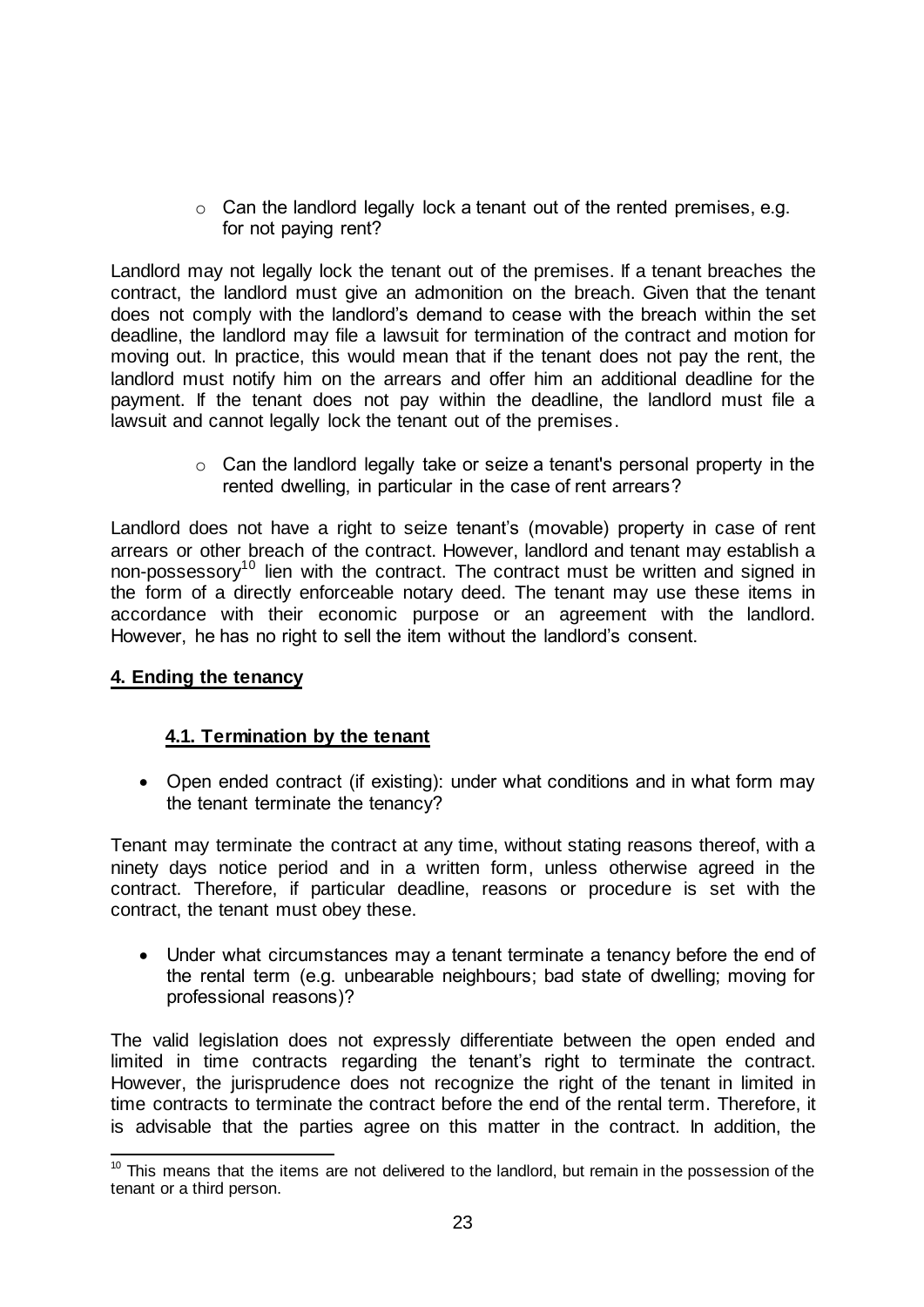parties should agree on the possible compensation in such case. This refers only to market rentals, since in non-profit rentals the contracts are concluded as open ended.

 May the tenant leave before the end of the rental term if he or she finds a suitable replacement tenant?

In general, there is no obligation for the tenant to find a suitable replacement tenant. However, the parties in market rentals may agree on this matter in the contract. Such replacement would not be allowed in the non-profit rentals, since the non-profit tenants must fulfill certain criteria in order to be awarded with the non-profit dwelling.

#### <span id="page-23-0"></span>**4.2. Termination by the landlord**

• Open ended contract (if existing): under what conditions and in what form may the landlord terminate the tenancy (= eviction) (e.g. the landlord needs the house for himself or wants to renovate and use it differently in the future)?

The valid legislation does not differentiate between the open ended and limited in time contracts regarding the termination by the landlord. However, there is a difference between the culpable and non-culpable reasons for termination of tenancy contracts, as well as different types of rental contracts. In non-profit sector, the culpable reasons are clearly enlisted in the 2003 Housing Act and the parties may not agree on additional reasons. These are:

- 1. causing significant damage to either the dwelling or common areas by the tenant or other users;
- 2. pursuing commercial activity in the dwelling without the permission or contrary to it;
- 3. not maintaining the dwelling in accordance with the Rules on Standards for the Maintenance of Apartment Buildings and Apartments;
- 4. not paying the rent price or other running costs within the deadline set with the contract or, if such deadline is not set, within sixty days from receiving the bill;
- 5. grave violation of fundamental rules of neighbourly cohabitation by the tenant or other users' manner of use, which are regulated with the house rules, or severe disturbance of other cohabitants' peaceful use;
- 6. performing alternations of the dwelling or installed equipment without the landlord's permission, apart from the cases regulated with Article  $97^{11}$ ;
- 7. use of the dwelling by other person(s), not enlisted in the tenancy contract, without landlord's consent, during more than sixty days within three months period;
- 8. sub-renting the dwelling without the landlord's permission;
- 9. refusing the entry to the landlord in cases regulated with Articles  $94(3)^{12}$  and  $99^{13}$
- 10.refusing to take over the dwelling or reside in the dwelling within thirty days after the conclusion of the contract;

 $\overline{a}$  $11$  Technical modernization, which is in accordance with the tenant's interests and which do not present threat to other users of the building and the exterior of the building.

Two times a year, to check the condition of the dwelling.

<sup>&</sup>lt;sup>13</sup> For performing maintenance and repair work.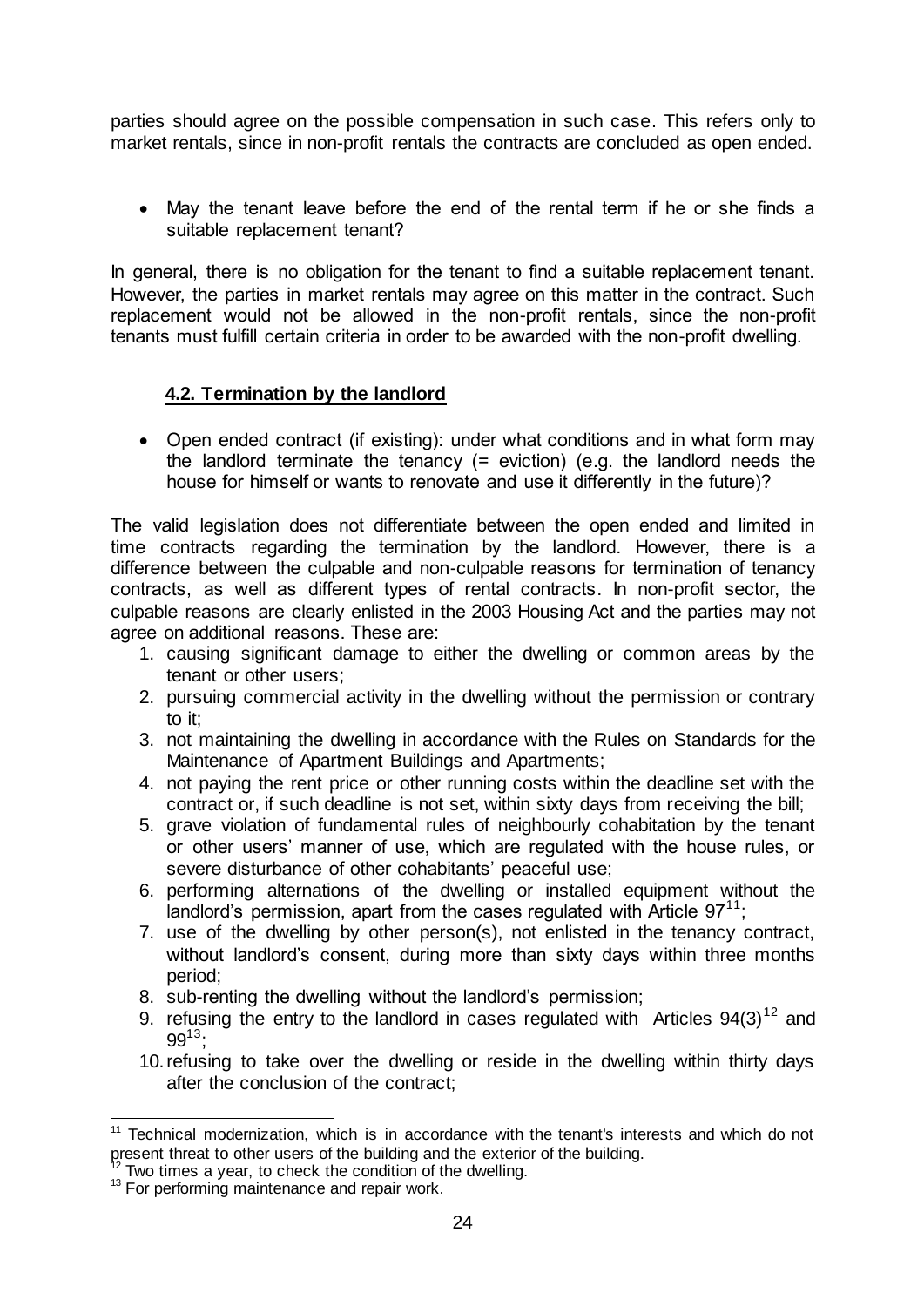- 11.ceasing to use the dwelling for three months consecutively by the tenant or other users;
- 12.providing false information for obtaining the rent subsidy in accordance with Article 121.

In market sector the same reasons apply, although the parties may agree on additional or different reasons, as well as different notice periods.

o Must the landlord resort to court?

According to the legal standing in the case law, the landlord is obliged to resort to court in order to terminate the contract. Unless the tenant complies with the notice period and vacates the premises following the landlord's termination (which practically means there is agreement on termination), the landlord is advised to terminate the contract in front of the court, in order to avoid possible subsequent lawsuit from the tenant.

o Are there any defences available for the tenant against an eviction?

Under the rules of the 2003 Housing Act, the tenancy contract to a non-profit tenant cannot be terminated due to failure to arrears regarding rent and other expenses. Certain conditions must be fulfilled, however: the tenant is in arrears due to exceptional circumstances, to which he and other users of the dwelling were exposed; the circumstances were unforeseeable or he could have and cannot influence them (for instance, death in the family, loss of employment, serious illness, disasters and similar); he initiated procedures for obtaining a subvention of non-profit rent and exceptional financial aid for housing within thirty days from the occurrence of the circumstances and notified the landlord thereof.

The procedure for obtaining the financial assistance is filed with the Center for social work. If the circumstances are such that there is a possibility of a long-term inability of the tenant to cover the rent, the municipality may move the tenant to another nonprofit dwelling, which is more adequate, or to a housing unit, intended for temporary accommodation of individuals in need.

 Under what circumstances may the landlord terminate a tenancy before the end of the rental term?

The landlord may terminate the contract before the end of the rental term due to either culpable (liability based) or non-culpable reasons.

The landlord may terminate the contract due to culpable reasons, if he respects the prescribed procedure. He must first notify the tenant on the breach in writing. The manner of the notification is not prescribed, although according to the case law, the landlord must assert himself that the tenant obtained the notification. The notification must contain the breach, manner and deadline for eliminating the breach. The deadline must not be shorter than fifteen days. If any of these elements is missing, the termination is not lawful. If the tenant does not comply with the notification within the deadline or eliminates the breach only partially, the landlord may file the lawsuit for termination of the contract and emptying the premises.

It is important to stress the tenant may prove before the Court that the culpable reason was incurred due to circumstances beyond his control or that he was unable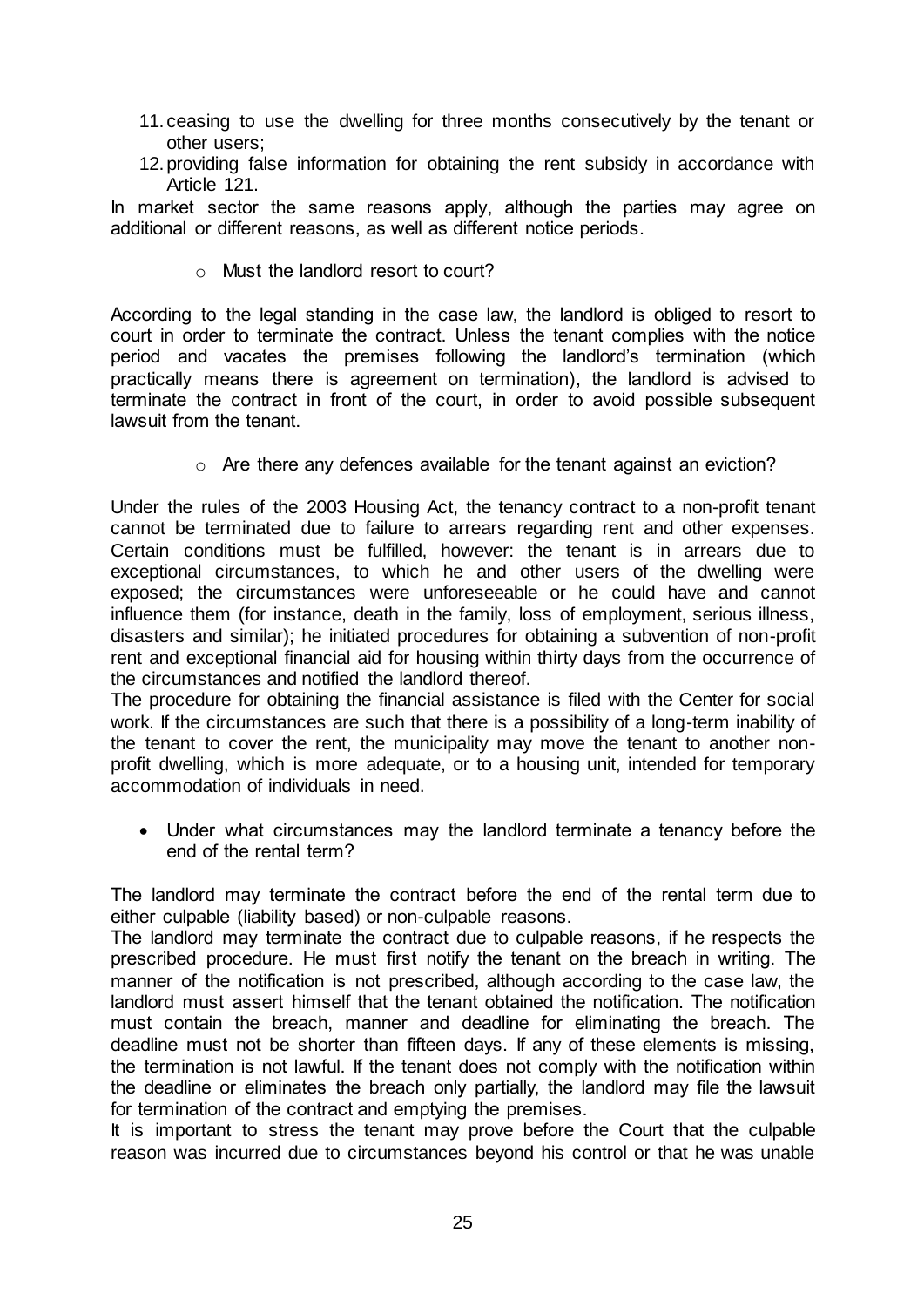to resolve it in due time. If tenant's objections are justifiable, the Court may then deny the landlord's request for termination.

One of the culpable reasons for termination includes not using the premises for more than three months in a row. However, certain situations are regarded as justifiable: if the tenant is in institutional treatment due to an illness, in a retirement home for a period shorter than six months, or due to other justified reasons, such as official employment relocation or schooling in another place, military service, incarceration, etc.

One of the culpable reasons applies only to non-profit rentals. If the tenant or his partner (marital or extra-marital) owns a dwelling or a housing building, the landlord is entitled to terminate the contract. However, if the dwelling was to be rented for unlimited period and for non-profit rent on the day of the enactment of the 2003 Housing Act, the termination is not possible. However, if the tenant charges a profit rent, he must also pay the profit rent to his landlord.<sup>14</sup>

Non-culpable reasons apply to both profit and non-profit rentals. If the landlord terminates the contract for a reason not enlisted in the 2003 Housing Act or in the tenancy contract, he is to provide another adequate dwelling for the tenant. However, the tenant's rental position must not deteriorate. The adequate dwelling is the dwelling, which does not deviate from the present dwelling regarding any important feature and does not significantly reduce housing conditions of the tenant and other users.

The mere possibility of providing the tenant with another dwelling is not enough for terminating the tenancy contract. If there are no justifiable reasons, the landlord may terminate the contract under such conditions to the same tenant only once. If the justifiable reason is given, it is possible to terminate the contract regardless of whether the landlord has already terminated the contract to the same tenant.

The following reasons are deemed as justifiable: own housing needs of the landlord or his closer family member<sup>15</sup> and objective circumstances regarding the dwelling, due to which it is no longer habitable (anticipated demolition, change in the purpose of the building, endangered safety of residence, etc.). The costs of the moving are borne by the landlord. Any disagreement is to be settled by the Court in a noncontentious procedure.

The described restriction on terminating the contract to the same tenant only once does not refer to the dwellings owned by municipalities, non-profit housing organizations, the HFRS or the state, if they are performing the changes so to assure rational occupancy of the housing stock.

o Are there any defences available for the tenant in that case?

In case of culpable reasons, the tenant may prove before the Court that the culpable reason arose due to circumstances beyond his control or that he was unable to resolve it in due time. If such allegations are justifiable, the Court may deny the landlord's request for termination.

If the tenant regards the new offered dwelling as inadequate, he may resort to the court in order to decide on this matter.

 $\overline{a}$ <sup>14</sup> This usually refers to the individuals, who are obliged to rent the dwelling to the previous holders of housing right or some of their entitled relatives.

As such, the statue deems the needs caused by the increased number of closer family members, increased number of households in accordance with the Rules on Renting Non-Profit Apartments.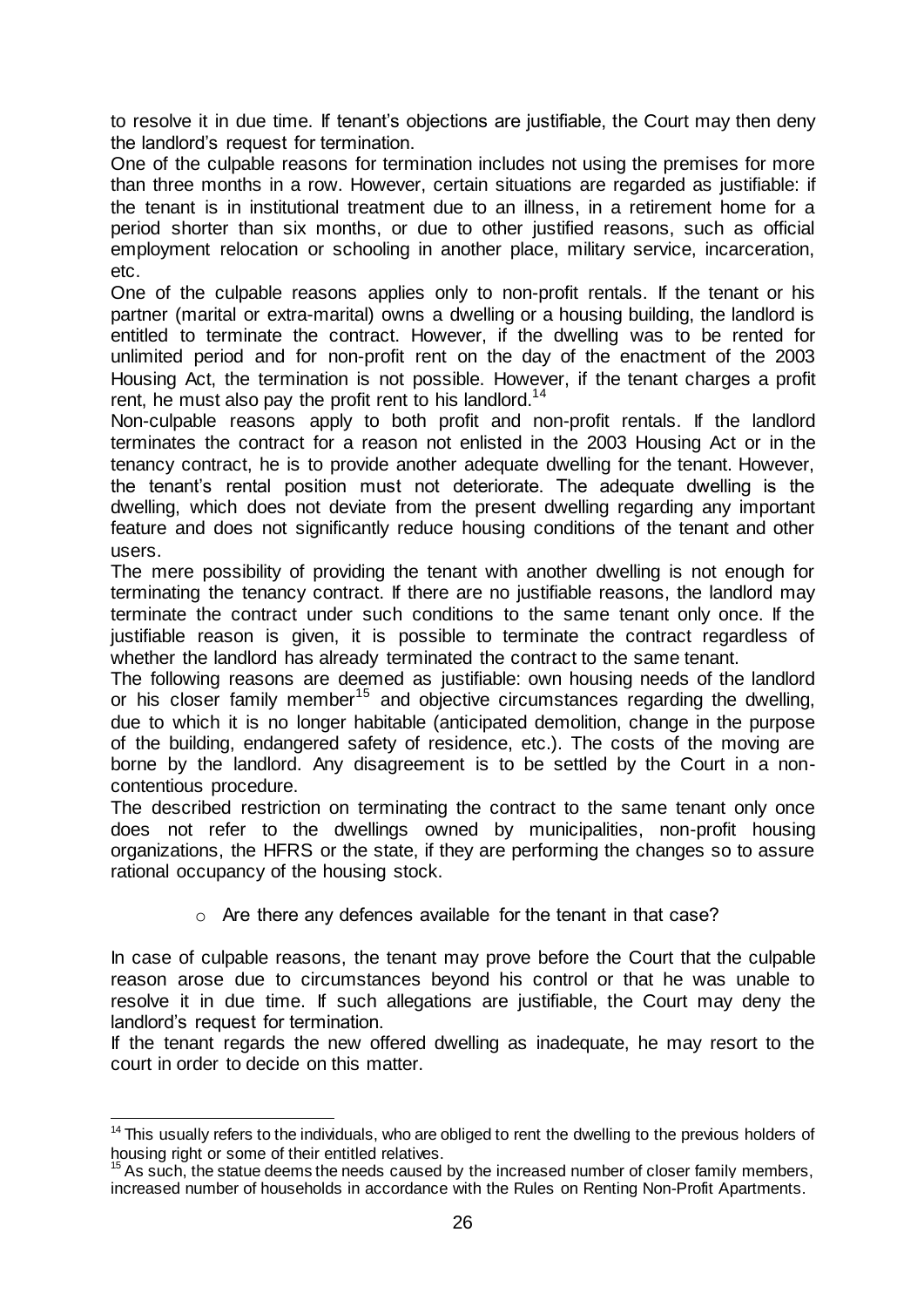$\circ$  What happens if the tenant does not leave after the regular end of the tenancy or does not hand in (all) the keys of the dwelling?

If the tenant does not leave the premises after the end of the tenancy, he is using the premises unlawfully. Tacitly renewed tenancy contracts (meaning that the contract is automatically renewed, if neither of the parties opposes) are not recognized in Slovenia. The landlord has a right to file a lawsuit emptying the premises at any time in front of the Court.

If the tenant does not hand in all the keys of the dwelling, the landlord may file the lawsuit claiming the ownership over the keys (*rei vindicatio*). In addition, the landlord may also file a lawsuit for protection of possession, if the tenant uses the keys and enters the dwelling. The competent court in both cases is the local court in the municipality, in which the dwelling is located.

#### <span id="page-26-0"></span>**4.3. Return of the deposit**

 Within what timeframe and under what conditions does the landlord have to return the tenant's security deposit?

Security deposit must be returned at the end of the tenancy. It may either be set off with the last rent or returned, given that the dwelling remained in the same condition as it was handed over to the tenant. The parties may agree on this matter in the contract.

Own participation in non-profit rentals must be returned in maximum ten years with 2% interest rate.

What deductions can the landlord make from the security deposit?

The security deposit may be used for returning the dwelling in its original condition. For instance, it may be used for painting the dwelling, refurbishing of the parquet floor, etc. The scope of deductions depends on the agreement between the parties. It may also be used for setting off with the last unpaid rent.

> $\circ$  In the case of a furnished dwelling: may the landlord make a deduction for damages due to the ordinary use of furniture?

Tenants are not obliged to restore the ordinary 'wear and tear'. However, if the wear to the furniture is greater, the landlord may demand that the tenant restore the item to its original shape or he may deduct the costs of the repair from the security deposit.

#### <span id="page-26-1"></span>**4.4. Adjudicating a dispute**

- In what forum are tenancy cases typically adjudicated?
	- o Are there specialized courts for adjudication of tenancy disputes?

There are no specialized courts for adjudication of tenancy disputes in Slovenia. All actions are brought in front of the ordinary local court on the first instance, irrespective of the amount of the claim. Certain matters are dealt with in the noncontentious proceedings and others in the contentious proceedings. Competent is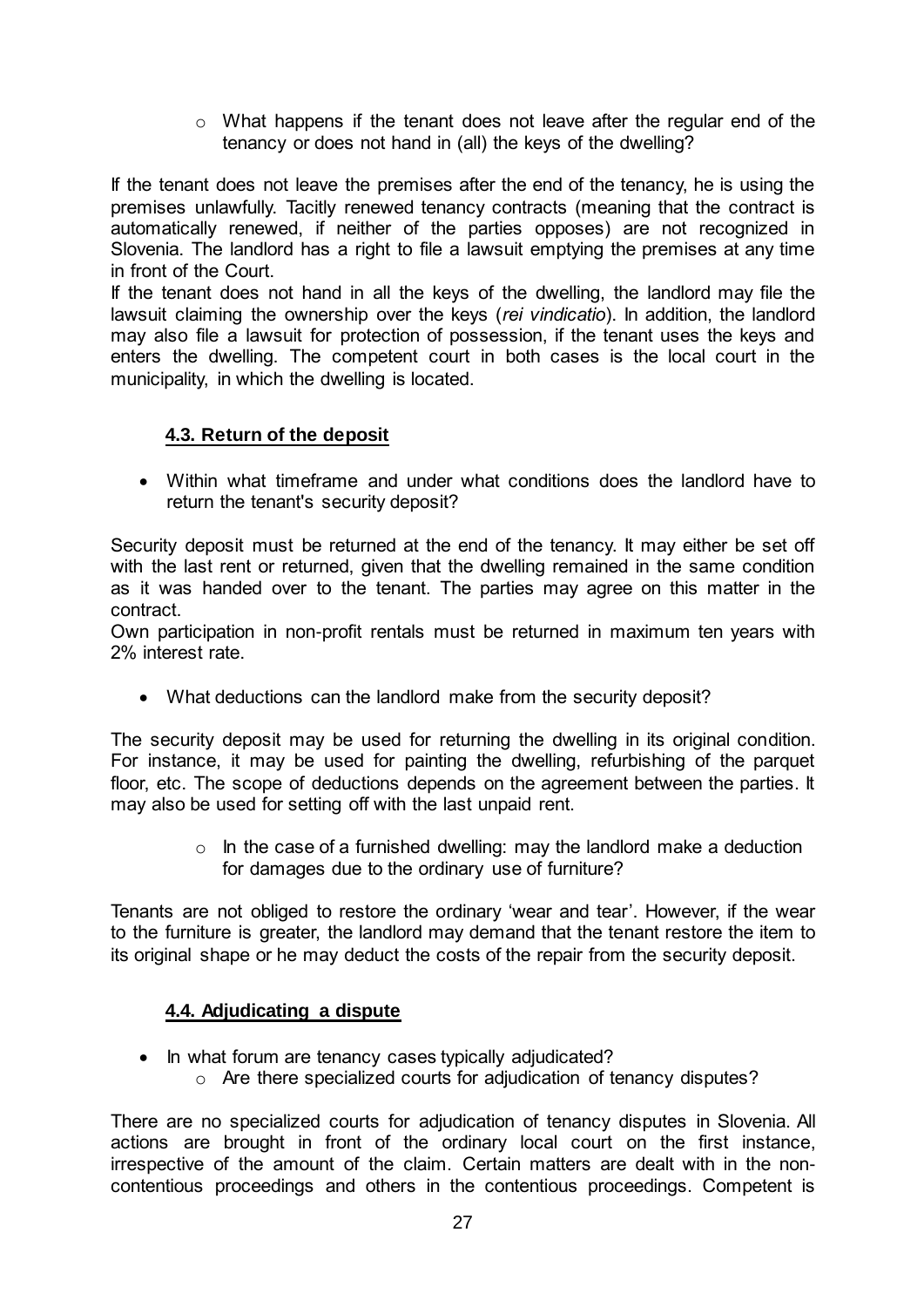the court in the municipality in which the dwelling is situated.

Parties may appeal to the higher courts (the second instance). The possibility of extraordinary remedies in front of the Supreme Court RS is also available. However, some rather strict conditions are set in order for a decision to be rendered by the Supreme Court RS.

> o Is an accelerated form of procedure used for the adjudication of tenancy cases?

Tenancy disputes are adjudicated in an accelerated form of procedure. However, due to the backlog of Slovenian courts, the actual solution of the dispute is usually given several months after the start of the proceeding.

> o Is conciliation, mediation or some other form of alternative dispute resolution available or even compulsory?

The possibility of alternative dispute resolution is available, although there are no specific procedures developed precisely for the tenancy matters, nor are these compulsory. Instead, a court-annexed mediation is usually offered to the parties. However, these types of dispute settlement are not pervasive in Slovenia.

#### <span id="page-27-0"></span>**5. Additional information**

• How does a prospective tenant proceed in order to get social or subsidized housing (e.g. dwellings offered by housing associations, municipalities, public bodies etc.) or housing allowances?

In order to get non-profit (social or subsidized) housing, a prospective tenant must apply to the public tender, when it is announced in the media. He must submit necessary documentation to the authority in charge, which is evident from the notice. Apart from the application, the applicant must submit documents on incomes, statement on ownership of property<sup>16</sup>, the present rental contract, the last decision on the income tax charged and other documentation set by the public notice. For instance, if some of the household members are disabled, relevant documentation must be enclosed (medical report). Afterwards, the decision is rendered by the housing committee in charge. Eligible tenants are divided in two different lists, A and B. Eligible tenants on list B pay own participation and security deposit, while those on the list A do not. In the case that an applicant is not satisfied with the decision, he has a right to appeal to the second instance authority (for instance, Mayor, if the dwellings are allocated by the municipality housing fund). After the final lists are composed, tenants must wait for their dwelling to be vacated or completed (in case of the newly built dwellings). The tenancy contracts are then concluded, alongside the contracts on the payment of own participation and security deposit.

The procedures of different public landlords are similar and may differ only in the documentation needed or certain criteria (e.g. some municipalities demand that the applicant must have a registered permanent address in that municipality for five years, while other may demand less).

<sup>-</sup> $16$  With this statement, the applicant and his household members allow the organ to inquire on their personal data.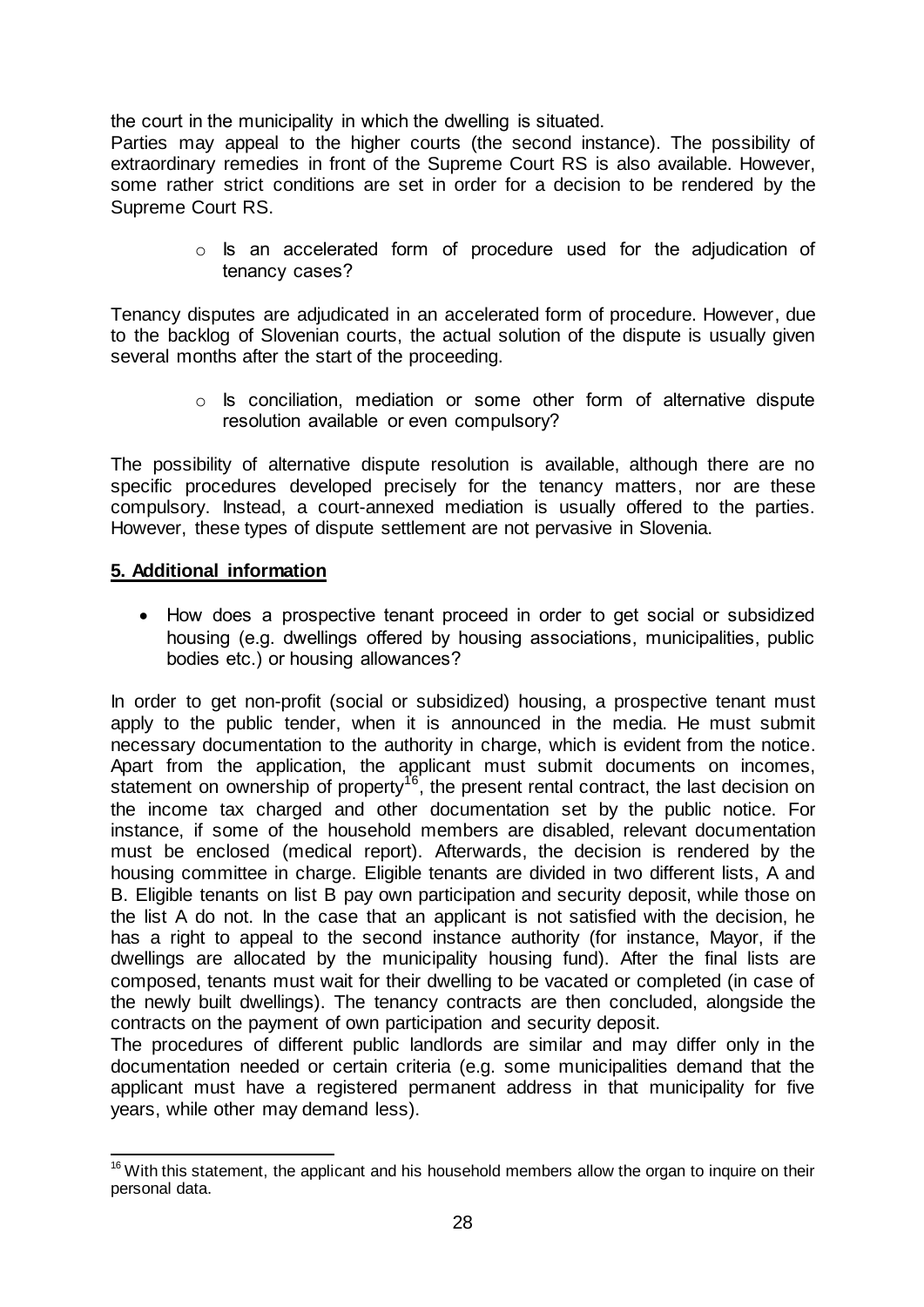Housing subsidies (for market and non-profit dwellings, as well as the exceptional housing aid) are awarded by the centres for social work. The prospective tenant applies for the subsidy in the centre for social work in the municipality, in which he has permanent residence registered. He must enclose a particular form (application), as well as the documentation proving his property and financial circumstances. The subsidy is awarded for the period of one year and may be awarded in the following years as well. If the tenancy contract is concluded for the period less than one year, the subsidy is awarded for the same (shorter) period.

• Is any kind of insurance recommendable to a tenant?

No specific insurance is recommendable to tenants. Insurances play more important role for landlords, for instance, insurance of the loan, against natural disasters, etc. Tenants may, at their own discretion, insure movables in the dwelling with one of the insurance companies in Slovenia.

• Are legal aid services available in the area of tenancy law?

Legal aid services are available also for tenancy disputes. Free legal aid may be granted for the following legal actions: legal counseling, legal representation, all types of juridical protection in front of courts of general jurisdiction and specialized courts in Slovenia, which have jurisdiction over out-of-court settlements, exemption from court fees, as well as other legal services set by the law. The aid, however, does not cover the costs incurred during the court procedure (such as production of evidence), actual expenses and other party's attorney fees

The application for the free legal aid is filed with either the court competent for the dispute or the court in which the applicant has his residence registered. The application may be submitted at any stage of proceedings (at the very beginning or later in the process). Free legal aid may be granted only for the expenses, which occur after the submission of application.

The criteria for obtaining free legal aid are rather strict. Apart from the social and financial threshold, the essential condition for granting free legal aid is that the case is not manifestly unreasonable, that it is vital for applicant's personal and socioeconomic status, that the expected result of the case is vital for the applicant or his family, that the case has probable chances for success and is therefore reasonable to file it or defend or object thereof, or that the unresolved case is the reason for the applicants financial hardship.

 To which organizations, institutions etc. may a tenant turn to have his/her rights protected? [please indicate addresses, email addresses and phone numbers]

There is only one organization for helping tenants protect their rights or give information. It is the **Slovenian Association of Tenants** (*Združenje Najemnikov Slovenije*) and is situated in Ljubljana (the capitol).

The Association offers assistance and legal help to tenants regarding their rights and obligations deriving from their tenancy contracts. A membership fee is paid, amounting to 40 EUR per year. However, the membership fee is paid only by the tenants residing outside of Ljubljana, since the municipality of Ljubljana sponsors the fee for its residents.